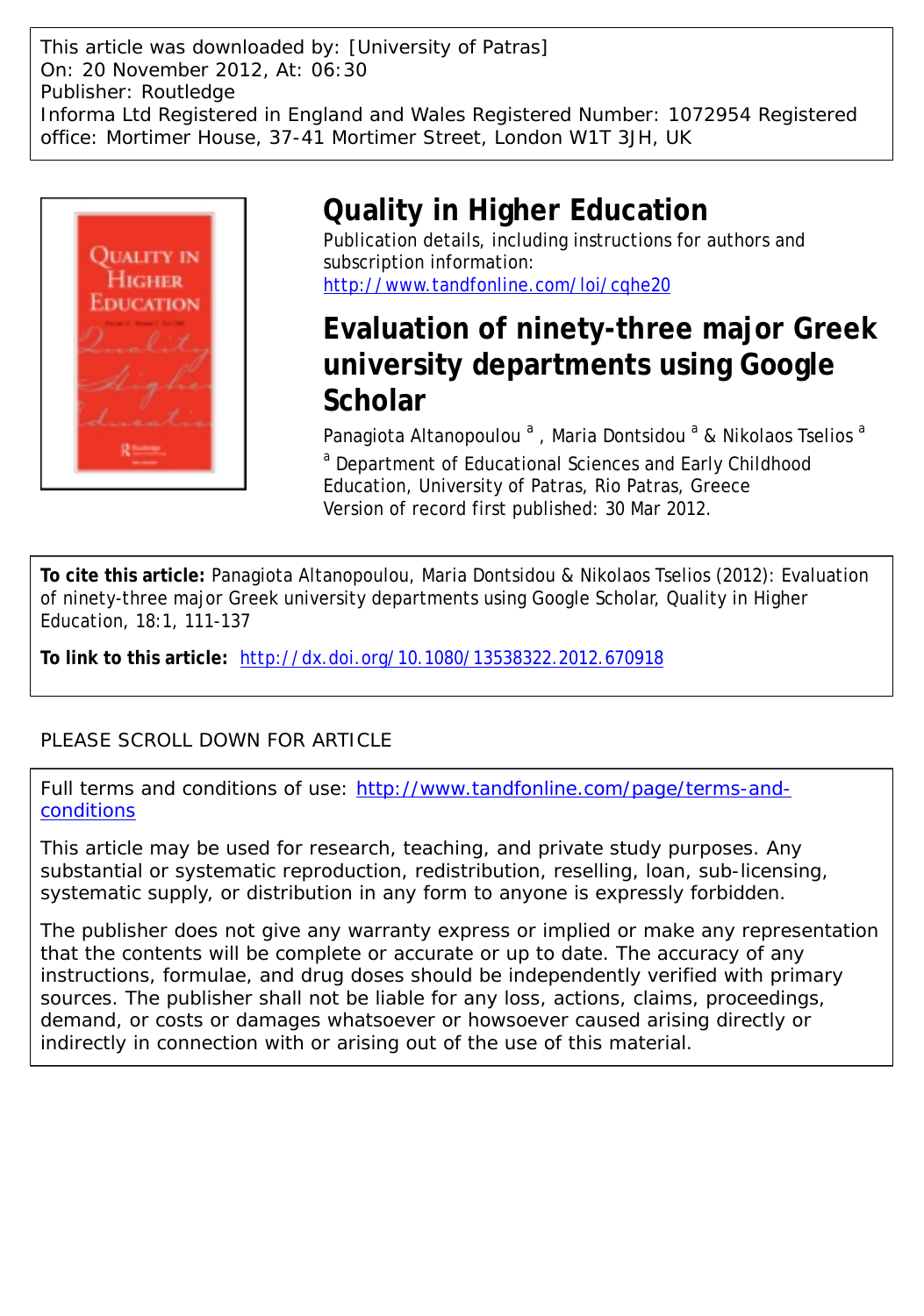## Evaluation of ninety-three major Greek university departments using Google Scholar

PANAGIOTA ALTANOPOULOU, MARIA DONTSIDOU and NIKOLAOS TSELIOS<sup>a</sup>\*

Department of Educational Sciences and Early Childhood Education, University of Patras, Rio Patras, Greece

In this article, 93 Greek university departments were evaluated according to their academics' h-index. A representative sample from the fields of social sciences and humanities, sciences, engineering, pharmacy and economics was adopted. In the reported study, 3354 (approximately 1 out of 3) academics serving in Greek universities were evaluated. The number of papers, citations and h-index have been collected for each academic, department, school and university using the Google Scholar scientific database and the citations analysis software program Publish or Perish. Analysis revealed that departments of the same academic discipline but located in different universities are characterised by strong differences on the scientific outcome. In addition, in the majority of the evaluated departments, a significant difference in h-index was observed between academics who report scientific activity on the departments' website and those who do not. The viability of the adopted method for measuring and ranking the scientific performance of higher education departments proved to be quite high.

Keywords: research evaluation; h-index; Greek university departments; Google Scholar; evaluation; higher education; quality

## Introduction

As a result of the need to ensure quality in education, and particularly in higher education, the issue of evaluating both the educational process and research quality and productivity emerges (Moed, 2008). The multifaceted nature of such an evaluation raises a series of questions related to the procedures that should be followed to certify and highlight good teaching practices and scientific excellence, the factors that affect the quality of education and ways to evaluate them in a reliable and valid manner (Harvey, 2008; García-Aracil & Palomares-Montero, 2010). Furthermore, a critical attribute of an evaluation process, beyond its validity and reliability, is its efficiency.

<sup>\*</sup>Corresponding author. Email: nitse@ece.upatras.gr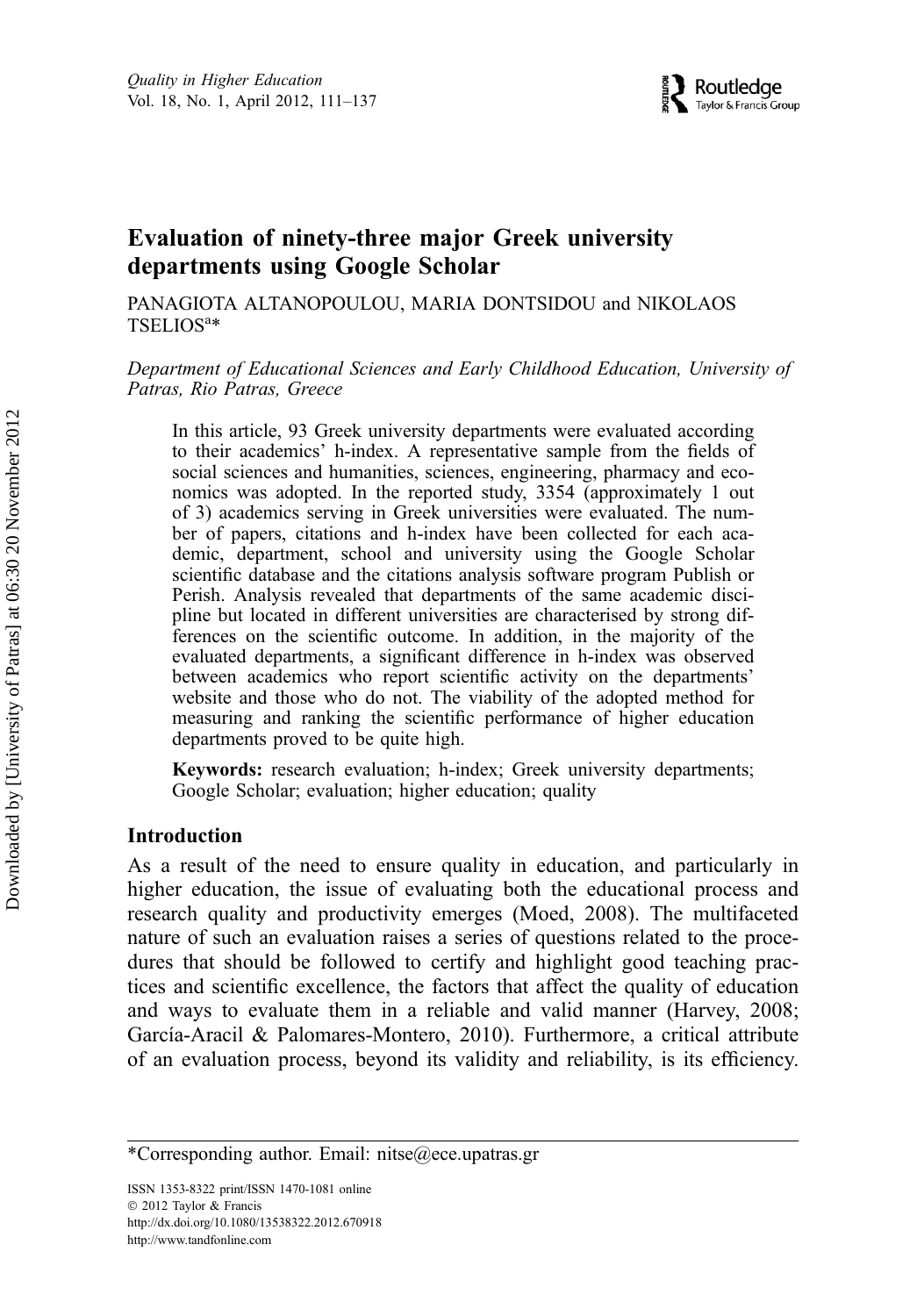That is, the possibility to draw conclusions using relatively few human or other resources.

For the assessment of the researchers' effort and scientific contribution, a variety of approaches have been proposed, including expert-based qualitative approaches, such as evaluation by widely accepted researchers in specific disciplines with broad recognition in the scientific community. This process characterises the model of academic staff selection in most countries. However, it is not without drawbacks, as it requires significant resources (Holmes & Oppenheim, 2001) and it is influenced by personal perceptions and the specific scientific profile of the evaluators (Martin, 1996).

The rapid Internet proliferation and the easier access to scientific databases, offers an alternative approach to assessing the scientific outcome of a researcher. Nowadays, it is relatively easy to identify the publication record of a researcher, which typically comprises publications in refereed journals, books and conferences (Hirsch, 2005). Hicks (2009, p. 393) examined university research evaluation practices in the United States, United Kingdom and Australia concluding that 'there seems to be a movement towards bibliometric measures'. However, apart from the number of publications, an issue of publications' quality also emerges, as the requirements and publication practices differ across different subjects, as well as among the journals, books and conferences within a specific field (Bar-Ilan, 2008a, 2008b; Lazaridis, 2010).

One suggestion is to take into account the citation record of an academic (Hirsch, 2005). However, this approach also presents some problems, especially when a researcher has few publications with too many citations and all the remaining publications have little scientific impact (Hirsch, 2005). Another practice that can lead to erroneous conclusions is that of conducting research with numerous colleagues. Such a practice increases the number of citations for all researchers, without a clear view concerning the contribution of each one (Hirsch, 2005).

## h-index: a single metric to assess scientific outcome and quality

In an effort to reduce the problems introduced by quantitative indicators and total citations report, Hirsch (2005) proposed the h-index. According to this index, a scientist has index  $h = x$  where x of the N<sub>p</sub> publications have at least x citations each and the rest  $(N_p - x)$  publications have less than x citations each (Hirsch, 2005). For instance, a scholar has an h-index which is equal to 10 if 10 of his/her papers have at least 10 citations each and no other paper has more than 10 citations (for example, other papers providing reference in a specific publication). Thus, the h-index takes into account scientific productivity as well as quality and the distribution of citations across the published papers (Hirsch, 2005). Furthermore, if the publication record increases without accompanying effect in received lifetime citations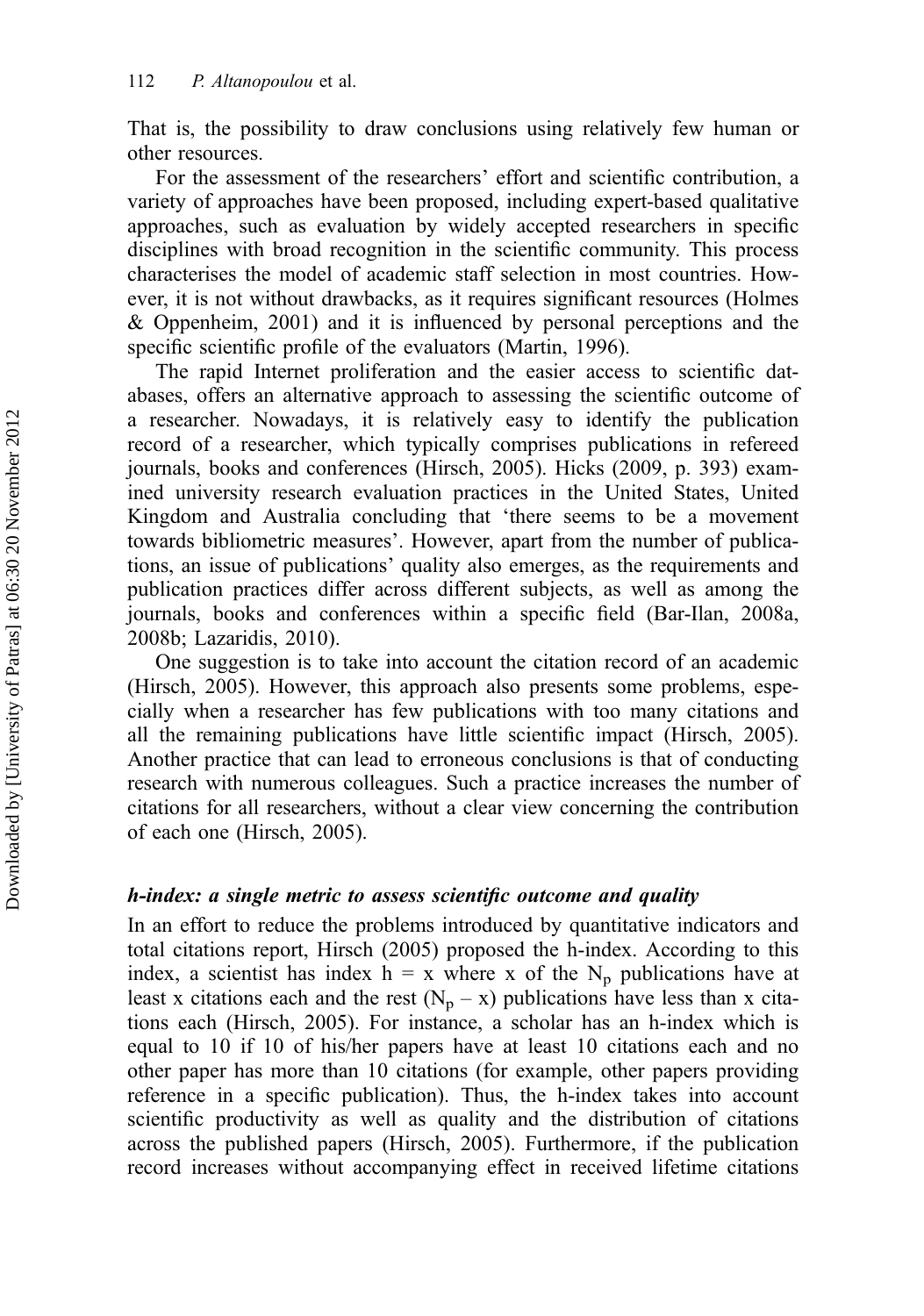the h-index will not increase substantially (Glänzel, 2006). In addition, the h-index calculation is characterised by simplicity and provides a rapid approach to assess the research capability of researchers. Therefore, the h-index can be used as a quantitative measure to identify a competent researcher, which is particularly necessary for issues such as the promotion of professors, research funding and research awards procedures such as Nobel prizes (Hirsch, 2005; Glänzel, 2006; Sidiropoulos et al., 2006; Meho, 2007).

However, using the h-index as a method to measure scientific performance presents some limitations. For example, young researchers whose levels of publications are relatively low are handicapped because they will not have been involved for many years in the research process (Glänzel, 2006). As a result, despite the significant advantages and the simplicity of h-index, it is difficult to argue that the scientific performance of a researcher could be summarised using only one index (Hirsch, 2005). In addition, the publication policies across different scientific subjects vary. If a scholar has a low number of citations, this could also be attributed to a variety of reasons such as small impact in the field due to working in a field of limited scope, publishing in a language other than English, or finally publishing mainly books (Rousseau, 2007; Harzing, 2009). Hirsch (2005) also proposed the index m, which is obtained by dividing the index h by the number of years of scientific publication. Also, the h-index may be increased not only by publishing new scientific findings but also by increasing the number of citations on previously published works (Glänzel, 2006). It is also non-sensitive to the number of authors of a paper and thus their specific contribution to it (Hirsch, 2005).

Therefore, it is necessary to have a normalisation index across different topics, even within the same academic subject. Batista *et al.* (2006) argue that despite the fact that the average h-index varies across different topics it could be normalised using the ratio of average h-index performance in a field in relation to another. For example, Batista et al. (2006) report that the average h indices for the scientific disciplines of biology and mathematics are characterised by a 3:1 ratio. Thus, a scientist conducting research related to biology with an h index equal to 15 has similar academic impact with a scholar conducting research in mathematics with  $h = 5$ .

## Benefits of the h-index as a means to assess academic performance quality

Not surprisingly, the h-index is widely used to assess researchers' as well as scientific journals' impact (Ball, 2005; Cronin & Meho 2006; Kelly & Jennions, 2006; van Raan 2006; Bar-Ilan et al., 2007; Meho & Yang, 2007; Harzing & van der Wal 2008). For instance, among others, Oppenheim (2007) used the h-index to assess British researchers in information science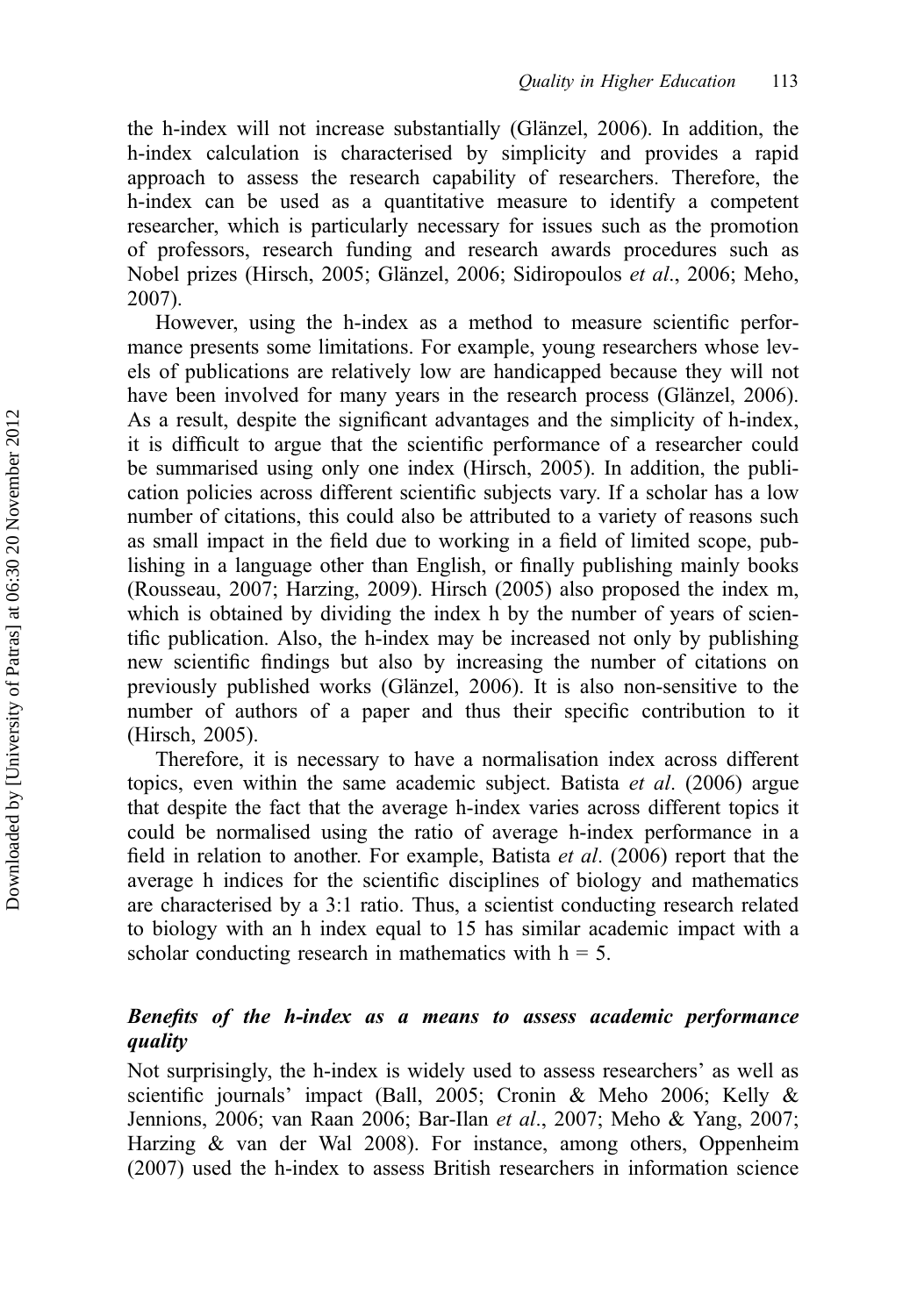and librarianship, reporting the index's usefulness as an assessment tool. Imperial and Rodriguez-Navarro (2007) examined the possibility of using the h-index as a nationwide research evaluation tool in Spain. Vanclay (2007) certified the applicability and robustness of the h-index in two different scientific subtopics of biology. Norris and Oppenheim (2010) provide a thorough survey of the h-index and its applications. In addition, Egghe (2010) reported 52, 15 and 8 cases studies involving the assessement of scholars, journals and research groups or institutions, respectively.

Such indices could be easily calculated using data from scientific databases such as Web of Science, Scopus, Citeseer, Scirus and Google Scholar (Jacso, 2005a; Meho, 2007). Publish or Perish is a freely available software that retrieves academic papers from Google Scholar and calculates statistics such as the total number of publications, the total number of citations, years of research, citations per year, references per publication, publications and citations per author, authors per publication, h-index, m-index, g-index (Egghe, 2006) and various other indices (Harzing, 2009).

It is estimated that 75% of indexed items in Google Scholar are academic journals, with the remainder referring to books, conference papers, working papers and student theses (Jacso, 2005b, 2006; Harzing, 2008). However, not all journals are covered in Google Scholar and the degree of coverage seems to be very high for fields such as: business administration, finance and economics, engineering, computer science, mathematics, social sciences, arts and humanities (Norris & Oppenheim 2007; Harzing, 2008). For other scientific fields, it is advisable to verify the results with either Scopus or the Web of Science (Falagas et al., 2008; Harzing, 2008). The effectiveness and richer coverage of scientific items of Google Scholar is shown in a series of studies (Bar-Ilan et al., 2007; Bar-Ilan, 2008a, 2008b). In addition, Web of Science and Google Scholar seem to rank specific groups of scholars in a relatively similar way. Saad (2006) examined 55 scientists in consumer research and found that the correlation between the Web of Sciences and Google Scholar h-indices was 0.82. In contrast, Belew (2005) found Google Scholar to have an extensive coverage for references published in the last 20 years, although Web of Science was found to have superior coverage before then based on the number of citations found before and after 1990. As a result, Google Scholar might underestimate the impact of researchers who have mainly published before 1990. In conclusion, in order to have more accurate results a combination of databases such as Google Scholar, Scopus and Web of Science could be beneficial (Bauer & Bakkalbasi, 2005; Ball & Tunger, 2006).

As far as self-citations are considered, they may bias some of the results (May, 1997). Therefore, whenever possible, they should not be taken into account for the calculation of the h-index (Vinkler, 2007). However, their impact is not considered substantial. Bartneck and Kokkelmans (2011) argue that while the h-index is vulnerable to manipulation by self-citations, they conclude 'that the best way to increase one's h-index is to write interesting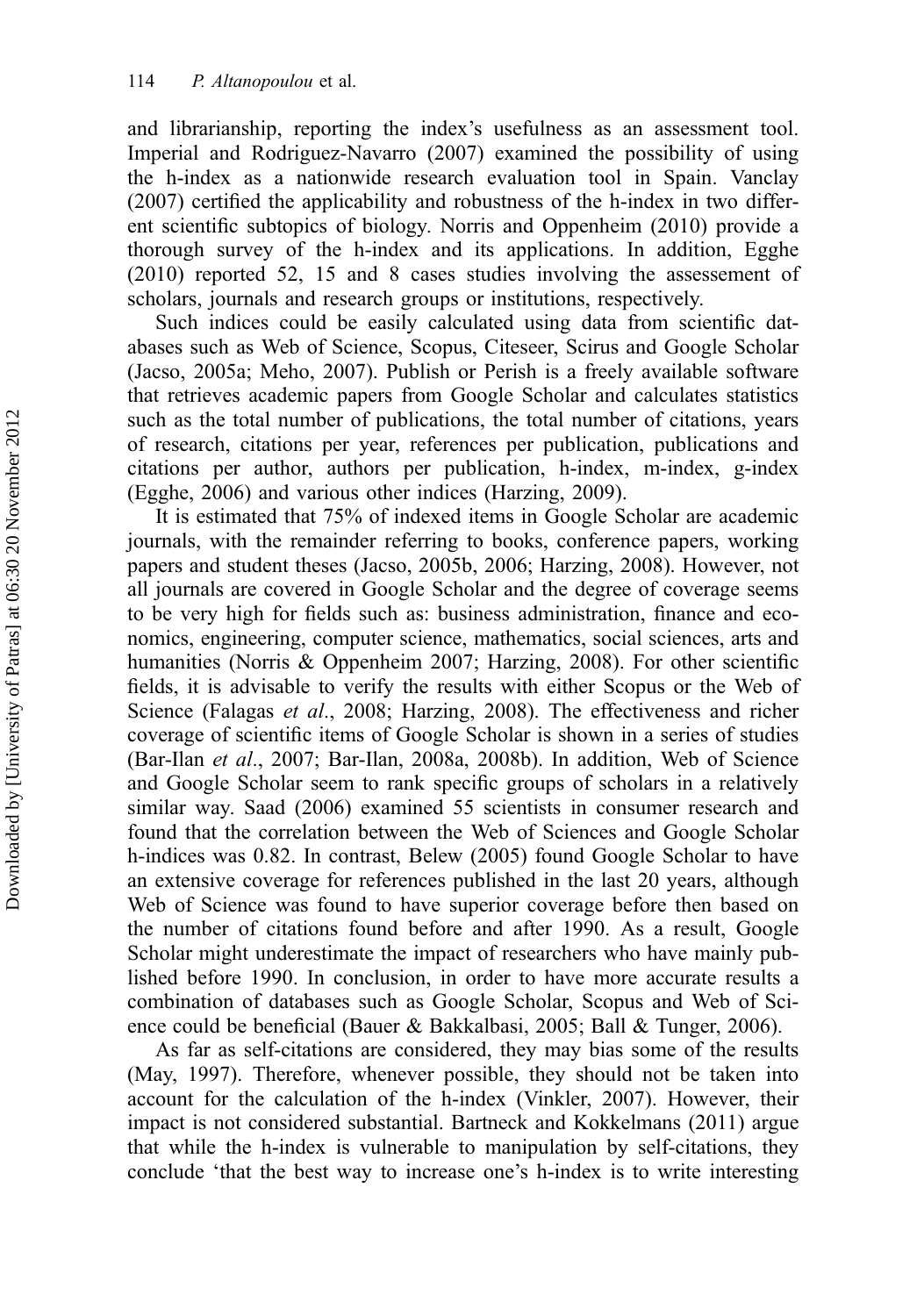papers' (Bartneck & Kokkelmans, 2011, p. 98). Huang and Lin (2011) examined the impact of self-citations, by exploring 583 researchers in environmental engineering. They concluded that self-citations have little impact on the h-index and the h-index rankings. Rad et al. (2012) examined the impact of self-citation on the h-index in academic radiology. They report that due to self-citation, the mean h-index increased from 13.7 to 14.0 and the mean of citations increased from 1804 to 1870. They also found that h-index numbers did not change in 376/487 (77%) authors as a result of selfcitation (Rad *et al.*, 2012). Aksnes (2003), using a three-year citation window in the scientific production of Norway, reports that self-citations make up for 36% of all citations. In addition, he argued that the share of self-citation shows significant variations among different scientific disciplines. However, he found that a minor proportion of the overall increase in citation rates was due to self-citations.

## Study objectives and questions

The aim of this study was to examine the quality of Greek higher education with regard to their academic members' h-index. Towards this goal, a significant portion of Greek university departments was evaluated using the h-index as calculated from Google Scholar. In particular, 93 Greek academic departments were evaluated from the fields of social sciences and humanities, sciences, health sciences (pharmacy), engineering and economics. The evaluation was conducted at an academic staff level involving a total of 3354 academics, which is approximately one out of three Greek academics in higher educational institutes, as well as at a department level. The calculation of the h-index was carried out using the tool Publish or Perish, which relies on the Google Scholar database. The data about each academic (surname, name and academic rank) were extracted from the website of each department. Emeritus professors were not included.

The goal of the study was manifold. First, to evaluate the effectiveness of researchers in similar departments. Second, to investigate possible variations in scientific practices and to assess the quality of scientific productivity on a nationwide basis. Third, to investigate the effectiveness and applicability of the method, especially in the case of evaluating research performance at a national level. Fourth, to investigate complementary academics' practices, such as whether the scientific performance (operationalised using the h-index) of researchers correlates with publication of detailed information about their research on the department's website.

## Methodology

#### Research design

Ninety-three departments from five different scientific fields were selected for the study (Table 1). The criteria to select the departments were: (a) the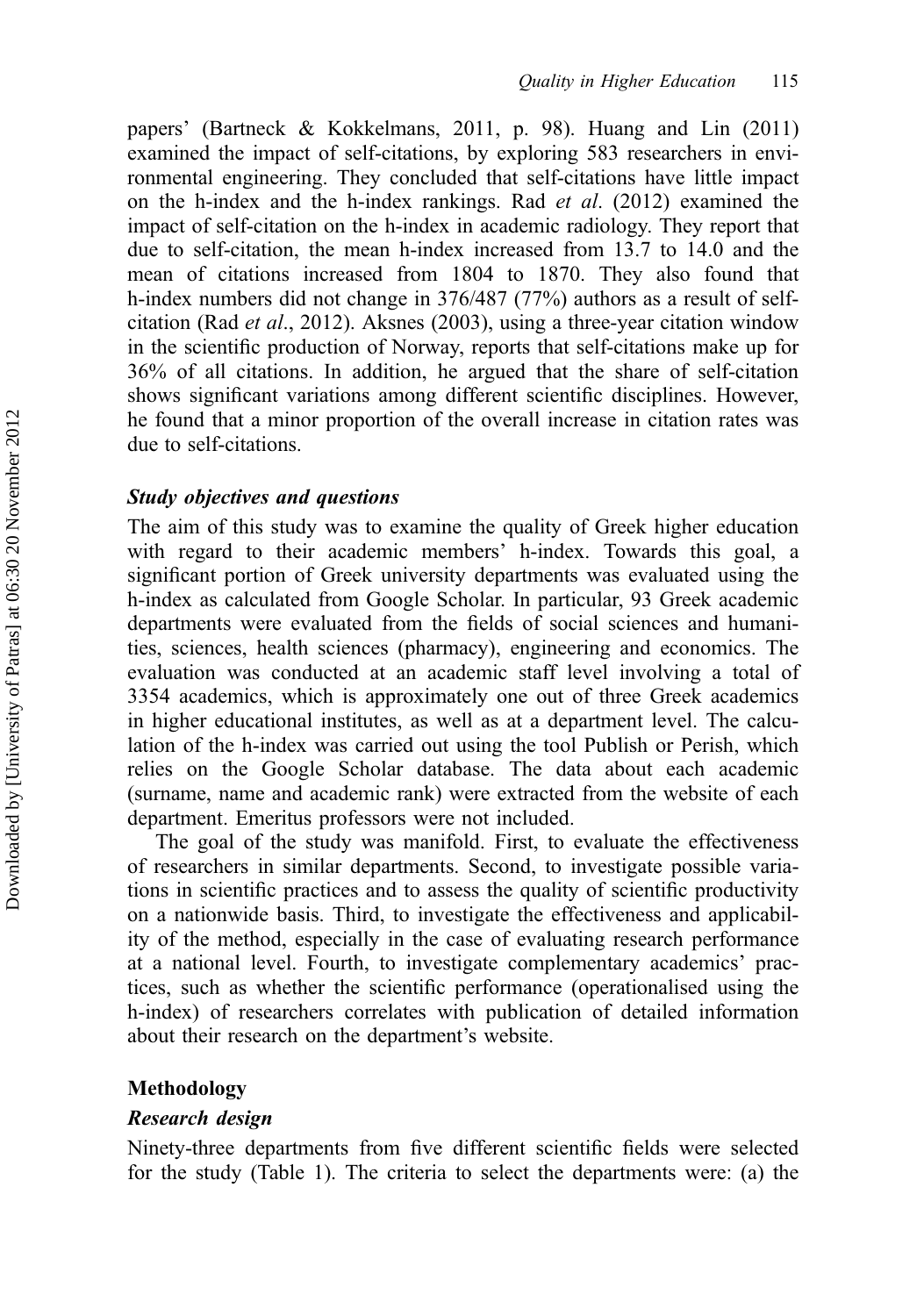#### 116 P. Altanopoulou et al.

| Field                             | Number of evaluated<br>departments | Departments' names                  |
|-----------------------------------|------------------------------------|-------------------------------------|
| Social sciences<br>and humanities | 34                                 | Psychology                          |
|                                   |                                    | Education sciences and              |
|                                   |                                    | early childhood education           |
|                                   |                                    | Primary education                   |
|                                   |                                    | Philosophy                          |
|                                   |                                    | Philology                           |
| Economics                         | 10                                 | Economics                           |
| Health sciences                   | 3                                  | Pharmacy                            |
| Natural sciences                  | 20                                 | <b>Mathematics</b>                  |
|                                   |                                    | Physics                             |
|                                   |                                    | <b>Biology</b>                      |
|                                   |                                    | Chemistry                           |
| Technological sciences            | 26                                 | Civil engineering                   |
|                                   |                                    | Architecture                        |
|                                   |                                    | Electrical and computer engineering |
|                                   |                                    | Chemical engineering                |
|                                   |                                    | Mechanical engineering              |

| Table 1. |  | Evaluated departments for each scientific field. |  |  |  |  |
|----------|--|--------------------------------------------------|--|--|--|--|
|----------|--|--------------------------------------------------|--|--|--|--|

popularity across the Greek students based on their yearly applications to be enrolled; (b) the need to evaluate a representative sample across different scientific disciplines. Only the medicine and law departments were excluded, mainly due to the large number of members of the departments.

## Data acquisition tools and techniques

First, the names, surnames and academic grade of all the academics were recorded. The data were retrieved from the departments' website. In addition, for all academics it was recorded whether they report information about their scientific activity on the departments' website (or to another hyperlinked web page). For the academics reporting at least one publication on the department's website, the value 1 was assigned; otherwise the assigned value was 0. The program Publish or Perish was used to calculate the total publications, citations, h-index, m-index, year of first publication for each academic member. To reduce the possibility of retrieving data which contained results from other researchers due to the possibility of having the same name, for each department the corresponding scientific area (among the seven used by Google Scholar; see Table 2) was selected. The Google Scholar indexes citations in seven different scientific subfields. Thus, the appropriate subfields were selected for each department (presented in Table 2). For instance, for the departments belonging to the school of social sciences and humanities the 'social sciences, arts, humanities' scientific subject area was selected. However, whenever an academic reported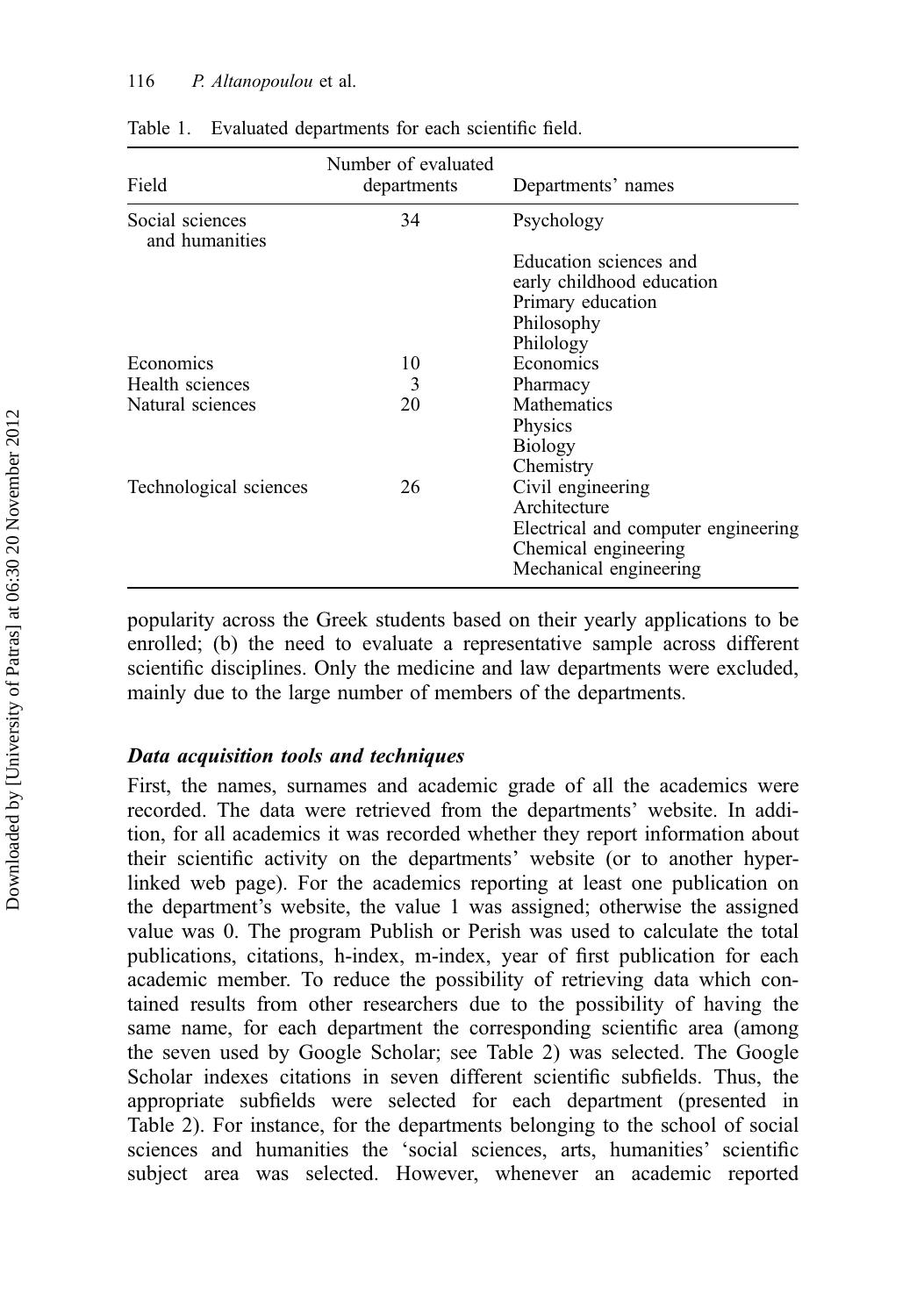| Table 2. Google Scholar's                                                                                                                                                                                                                                            |                                                        | selected scientific fields for each department.       |                                          |                                                     |                                                     |                                                |                                            |
|----------------------------------------------------------------------------------------------------------------------------------------------------------------------------------------------------------------------------------------------------------------------|--------------------------------------------------------|-------------------------------------------------------|------------------------------------------|-----------------------------------------------------|-----------------------------------------------------|------------------------------------------------|--------------------------------------------|
| Department                                                                                                                                                                                                                                                           | environmental<br>Biology, life<br>sciences,<br>science | administration,<br>economics<br>Business,<br>finance, | Chemistry<br>materials<br>science<br>and | mathematics<br>Engineering,<br>computer<br>science, | pharmacology,<br>veterinary<br>Medicine.<br>science | astronomy,<br>planetary<br>Physics,<br>science | humanities<br>sciences,<br>Social<br>arts, |
| Psychology<br>Education<br>sciences and<br>sciences and<br>education<br>education<br>Primary education<br>Philosophy<br>Endiogy<br>Economics<br>Pharmacy<br>Pharmacy<br>Pharmacy<br>Pharmacy<br>Pharmacy<br>Pharmacy<br>Pharmacy<br>Pharmacy<br>Pharmacy<br>Pharmacy |                                                        |                                                       |                                          |                                                     |                                                     |                                                | $\triangleright$<br>$\triangleright$       |
|                                                                                                                                                                                                                                                                      |                                                        |                                                       |                                          |                                                     |                                                     |                                                | $\triangleright$                           |
|                                                                                                                                                                                                                                                                      |                                                        | $\triangleright$                                      |                                          | $\triangleright$                                    |                                                     |                                                | >                                          |
|                                                                                                                                                                                                                                                                      |                                                        |                                                       | $\triangleright$                         |                                                     | $\triangleright$                                    |                                                |                                            |
|                                                                                                                                                                                                                                                                      |                                                        |                                                       |                                          | $\triangleright$                                    |                                                     |                                                |                                            |
|                                                                                                                                                                                                                                                                      |                                                        |                                                       | $\triangleright$                         | ⋗                                                   |                                                     | $\triangleright$                               |                                            |
|                                                                                                                                                                                                                                                                      |                                                        |                                                       | $\blacktriangleright$                    |                                                     |                                                     |                                                |                                            |
|                                                                                                                                                                                                                                                                      |                                                        |                                                       | $\triangleright$<br>$\triangleright$     | ➢                                                   |                                                     | $\triangleright$                               |                                            |
|                                                                                                                                                                                                                                                                      |                                                        |                                                       |                                          |                                                     |                                                     |                                                |                                            |
| engineering<br>Architecture<br>Electrical and                                                                                                                                                                                                                        |                                                        |                                                       |                                          |                                                     |                                                     |                                                |                                            |
|                                                                                                                                                                                                                                                                      |                                                        |                                                       |                                          |                                                     | >                                                   |                                                |                                            |
|                                                                                                                                                                                                                                                                      |                                                        |                                                       |                                          |                                                     |                                                     |                                                |                                            |
| computer<br>engineering<br>Mechanical                                                                                                                                                                                                                                |                                                        | >                                                     |                                          |                                                     |                                                     |                                                |                                            |
| engineering<br>Civil engineering                                                                                                                                                                                                                                     |                                                        |                                                       |                                          |                                                     |                                                     |                                                |                                            |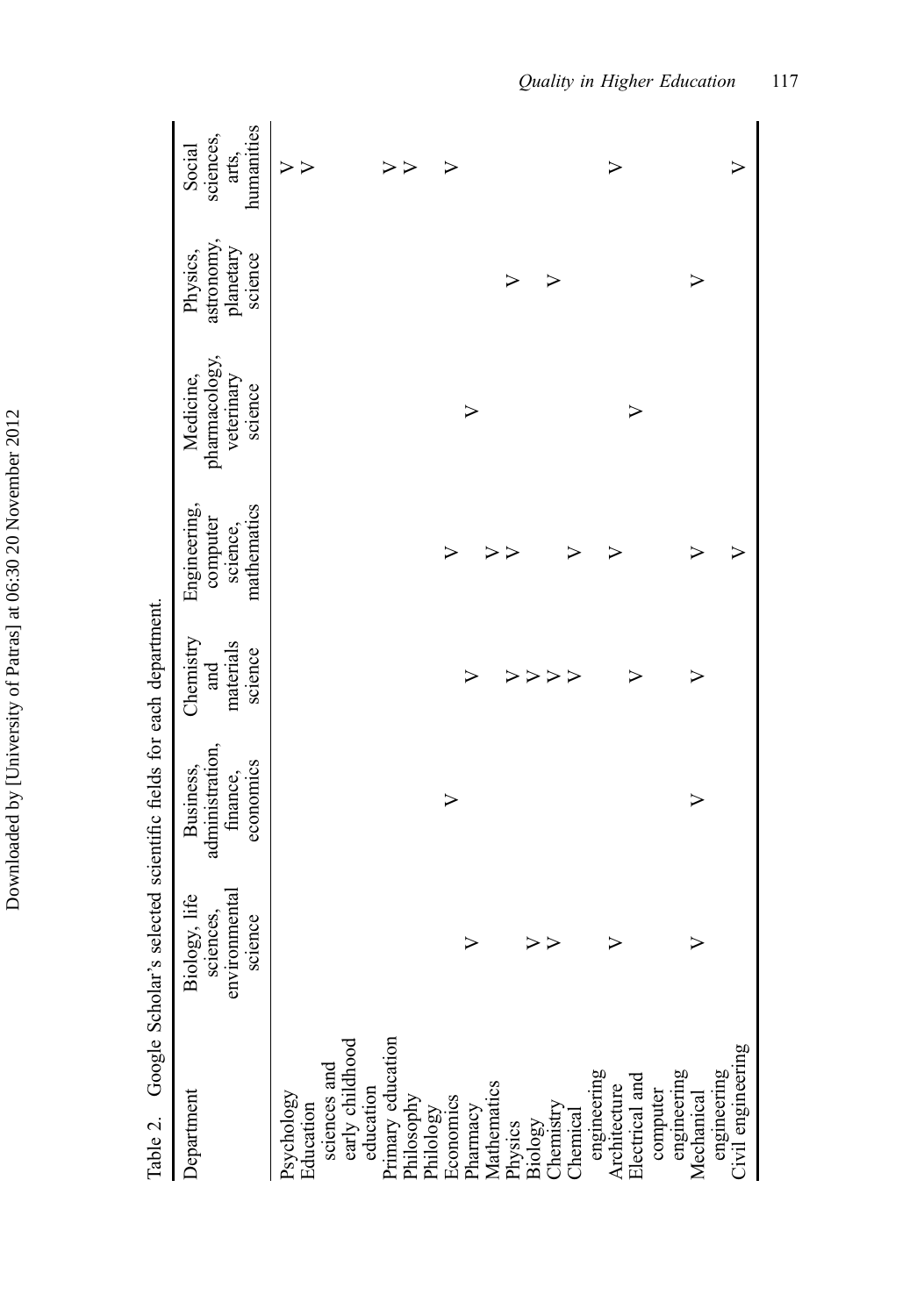multidisciplinary work, further relevant scientific subject areas were selected (Table 2).

In order to further validate the results obtained, the scholars' publications which contributed to the obtained h-index were examined (Schreiber, 2007; Norris & Oppenheim, 2010). That is, the papers that contributed for one additional point to the researchers' h-index were examined to validate whether they were published by the examined author, as a possibility remained of having the same name but another researcher; affiliations and their CVs (if available) were also examined to validate that the examined researcher was indeed among the authors of the paper. If the latter was the case, the bibliometric data (papers, citations, h-index) were revised and calculated manually, to exclude papers and citations written by another researcher with the same name. No data were recorded concerning the frequency of synonymy found because it was not an objective of the study. However, no more than 1 in 20 scholars, approximately, were found to have significant synonymy problems. In addition, self-citations were not excluded from the analysis, because the majority of studies examining the issue report that in general they do not greatly affect h-index (Aksnes, 2003; Huang & Lin, 2011; Rad et al., 2012). Moreover, as the analysis mainly focused on the total scientific performance of the academic staff serving in a department the impact of self-citations on the department's h-index, and in particular in their ranking, was expected to be non-significant (Rad et al., 2012). More to the point, as there is no reason to assume that one department's academics self-cite more heavily, it is expected that the ranking will not be affected. The latter was cross-checked with other related studies (Katsaros et al., 2008; Lazaridis, 2010) and is discussed in the final section.

Subsequently, for each department the following indices were calculated: the percentage of academic members who report information on their website, the average and standard deviation on publications, citations, h-index, m-index and the number of citations on the most cited article. The median for the h-index was also calculated. Subsequently, the aggregate results were calculated for each department, for the related departments and for each academic grade (professor, associate/assistant professor and lecturer). Separate calculations were carried out for the academics who report their scientific activity on the website and for those who do not report it. The lifetime academics' data were collected from 20 April 2009 to 1 June 2009.

The change of data over time might be significant, due to retirement or to election of new academic members (especially in departments with a small set of academics) and the increase in publications and citations obtained (especially in departments that are characterised by significant research activity). Moreover, the majority of, if not all, scientific publications in Greek are not indexed in Google Scholar. However, a larger portion of such publications is indexed in Google Scholar compared to the Web of Science and Scopus. Also, in some cases, synonymy could slightly affect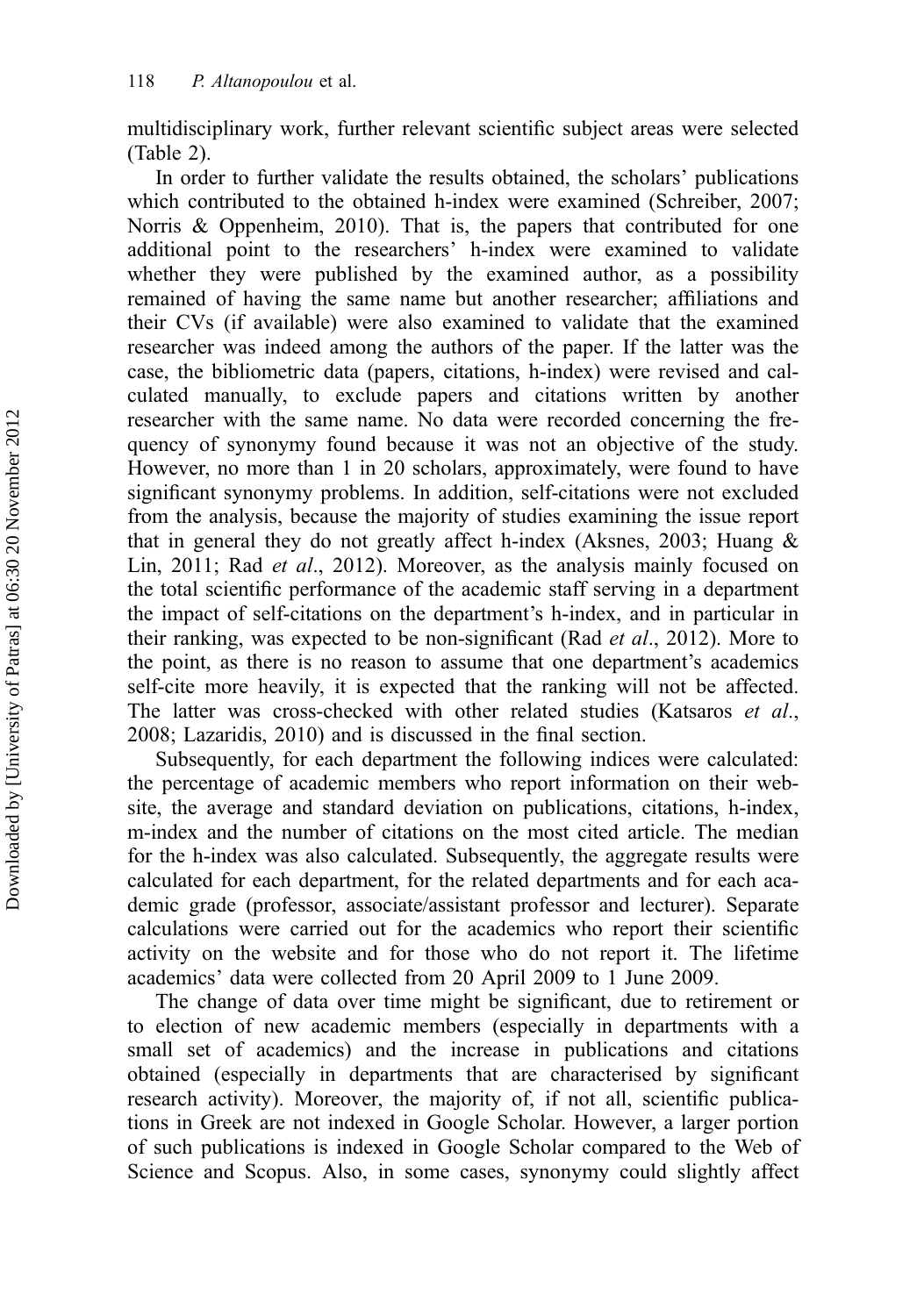the obtained data, as there is always the possibility of having two scholars with the same name and surname, who conduct research even in the same field. The data were 'cleaned'; however, it is difficult to claim 100% success rate while evaluating 3354 academics. In a few cases, the name of an academic was not reported with Latin characters in the departments' website. As a result, the possibility of misspelling the specific scholar's name cannot be omitted. Finally, the hypothesis, whether there is a statistically significant difference on the h-index between academics who report scientific activity on the department's website and those who do not, was examined. The results are presented in the following section.

### Presentation and analysis of results

In this section, the aggregate evaluation results are presented by subject area. The following data are presented: the number of academics in a department; percentage of academics who report scientific activity on the departments' web site; publications per academic (and standard deviation); citations per academic (and standard deviation); mean h-index (and standard deviation) and median h.

## Social sciences and humanities

The results for the three Greek departments of psychology (Table 3) show that the department of the University of Crete scores highest on all indices (average publications, citations and h-index per academic). It has the fewest and scientifically youngest academic members (by average year of first publication). Moreover, it is the department with the highest scientific activity web reporting percentage across its members.

In the departments of education sciences and early childhood education, the department at University of Patras scores highest on all indices except the median h (Table 4). The department of the University of Western Macedonia appears to be the newest, while the department of Aristotle University has the most members. Among all departments, the department of the University of Crete is the one that has the highest percentage of academics that report publications in the departments' website. One may notice significant differences on publications, citations and h-index which exceed 400%, 700% and 250% accordingly. This shows that departments in the same scientific subject, which have the same resources (for example, financial support from the Ministry of Education, comparable infrastructure and exactly the same wage for each academic according to their grades), have enormous differences in research outcomes. However, no scientific study or official national report state those differences. This is further evident in other subject areas, discussed below.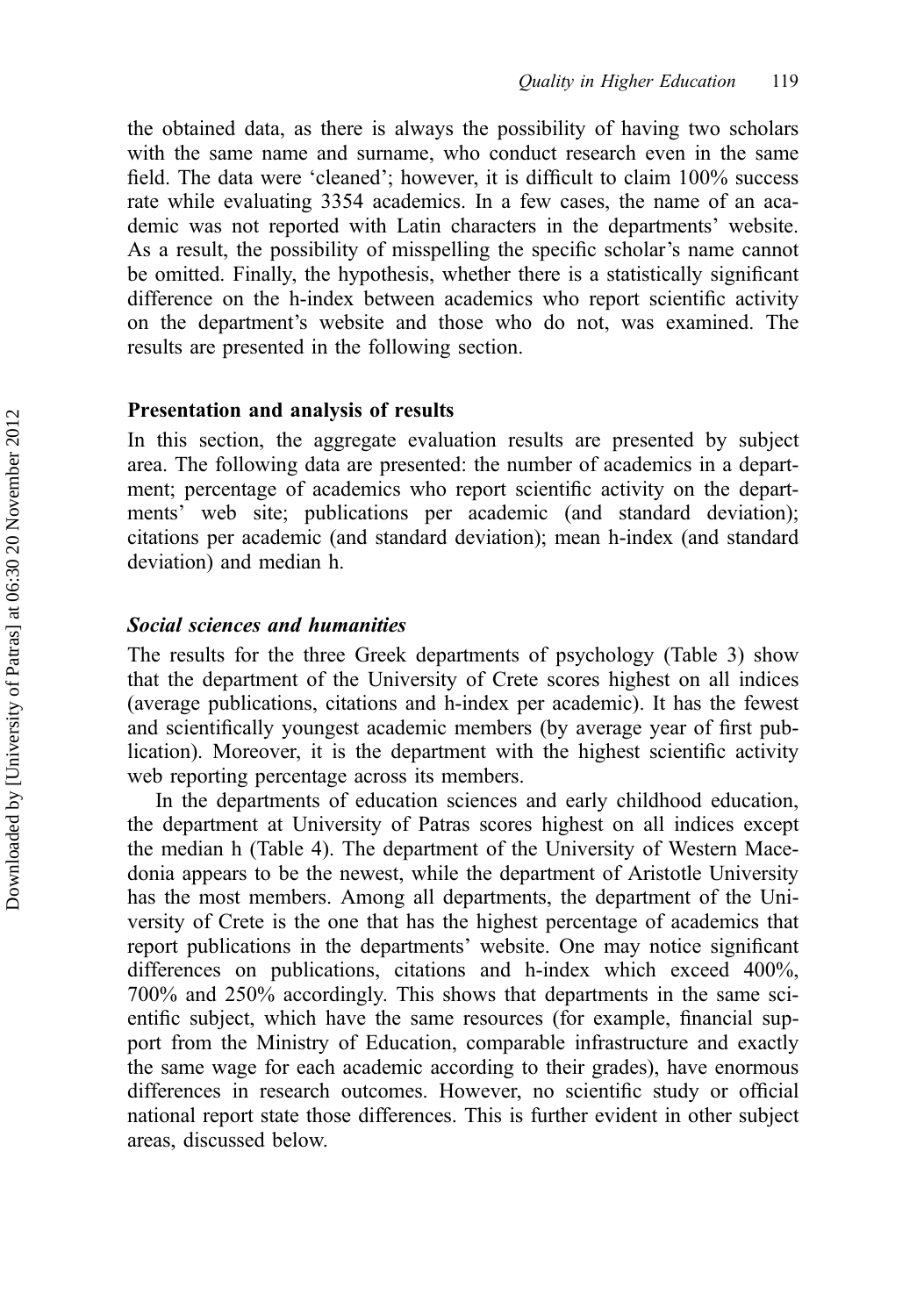| University                   | Academics<br>No. | Academics<br>reporting<br>scientific<br>activity<br>$(\%)$ | <b>Publications</b><br>per<br>academic<br>(SD) | Citations<br>per<br>academic<br>(SD) | Mean<br>h<br>(SD) | Median h |
|------------------------------|------------------|------------------------------------------------------------|------------------------------------------------|--------------------------------------|-------------------|----------|
| Crete                        | 20               | 100.00                                                     | 21.40<br>(20.27)                               | 146.05<br>(168.36)                   | 5.05<br>(3.88)    | 3.50     |
| Aristotle of<br>Thessaloniki | 23               | 69.57                                                      | 15.91<br>(18.77)                               | 97.00<br>(132.71)                    | 4.09<br>(2.92)    | 3.00     |
| Panteion                     | 25               | 20.00                                                      | 18.24<br>(32.05)                               | 137.96<br>(395.34)                   | 3.44<br>(4.85)    | 1.00     |
| Total                        | 68               | 60.29                                                      | 18.38<br>(24.09)                               | 126.49<br>(239.75)                   | 4.13<br>(3.91)    | 3.00     |

| Table 3. | Departments of psychology. |  |
|----------|----------------------------|--|
|          |                            |  |

Notes. Academics No.: number of academics serving in each department; Academics reporting scientific activity  $(%)$ : percentage of academics who report scientific activity on the department's website; Publications per academic (SD): lifetime Google Scholar's publications per academic (standard deviation in brackets); Mean h: total of academics' h-index subsequently divided by the total of academics; Median h: numerical value separating the higher half of academics' h-index values. Figures in **bold** font indicate the highest value in each column.

The results for primary education (Table 5) show that the department of the University of Aristotle of Thessaloniki, the department of the University of Ioannina and the department of the University of Thessaly have the same median h (1.5). However, the department of the Democritus University of Thrace takes first place with regard to the average publications, citations and h-index. The department of the National Kapodestrian University of Athens has the most academics; the department of the University of Thessaly has the highest percentage of members that report publications. Significant variations in scientific productivity across the various departments can be also observed.

As far as the departments of philosophy are concerned, the department at the National and Kapodestrian University of Athens seems to be first on all the indices (Table 6). The department's h-index (2.47) far exceeds the average h-index of the Greek philosophy departments (1.12). The department of the University of Ioannina numbers the most academics, while the department of the University of Crete has the highest percentage of members that report publications in the department's website.

As for philosophy (Table 6), the departments of philology at the Universities of Patras and Crete have the same median h (1) and comparable scientific indices (Table 7). However, the rest of the departments have median h equal to zero. Specifically, the department of the University of Crete has the highest per academic member publication and citation number (10.33 and 75.33 accordingly), while the department of Patras has the highest average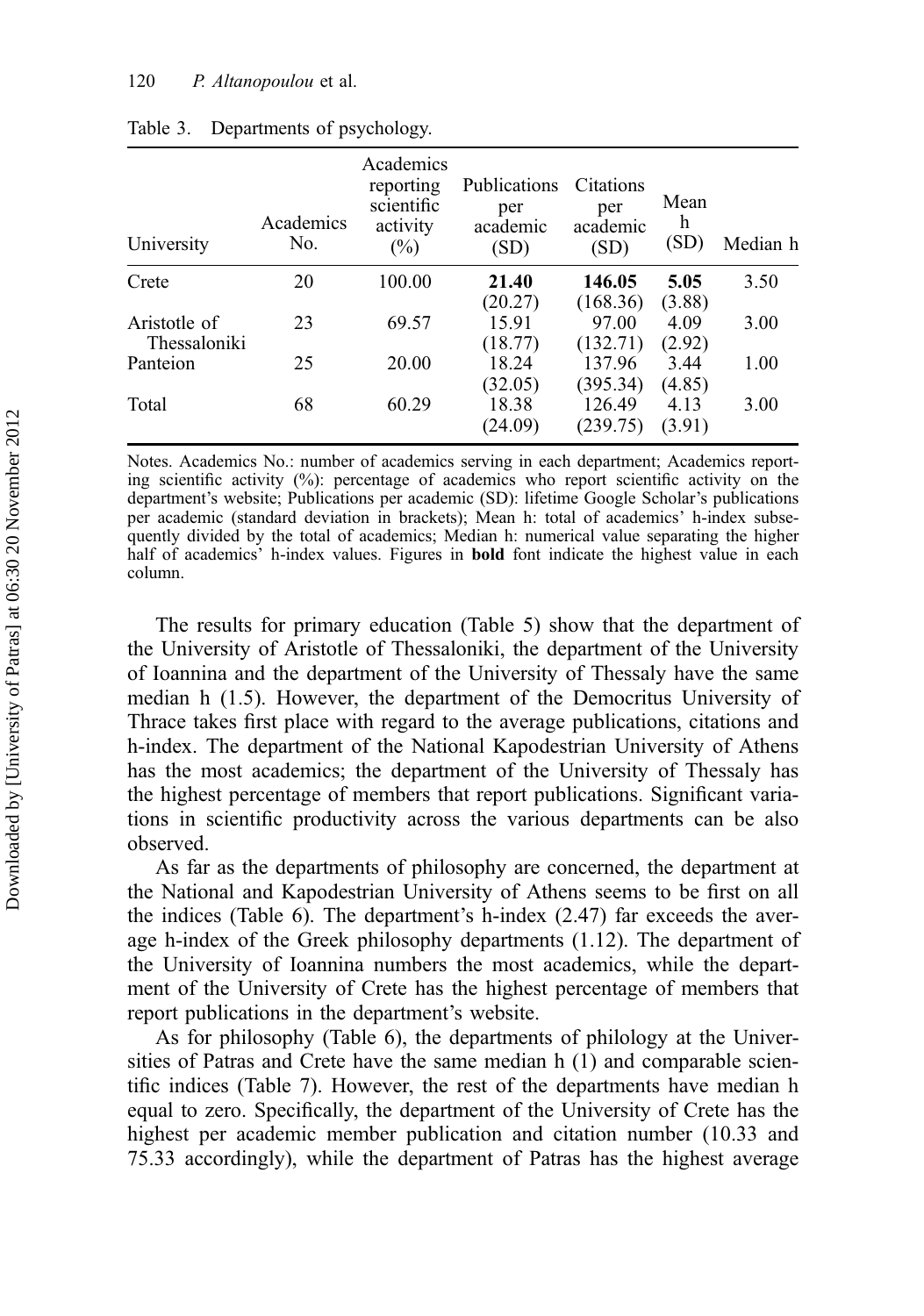| University                | Academics<br>No. | Academics<br>reporting<br>scientific<br>activity<br>$(\%)$ | Publications<br>per<br>academic<br>(SD) | Citations<br>per<br>academic<br>(SD) | Mean<br>h<br>(SD) | Median<br>h      |
|---------------------------|------------------|------------------------------------------------------------|-----------------------------------------|--------------------------------------|-------------------|------------------|
| National                  | 26               | 61.54                                                      | 10.88                                   | 28.35                                | 2.27              | 2.5              |
| Kapodestrian of<br>Athens |                  |                                                            | (10.37)                                 | (30.96)                              | (1.74)            |                  |
| Patras                    | 20               | 90.00                                                      | 17.65                                   | 55.80                                | 2.90              | 2                |
|                           |                  |                                                            | (24.10)                                 | (123.36)                             | (2.79)            |                  |
| Thessaly                  | 22               | 81.82                                                      | 10.36                                   | 47.77                                | 2.36              | $\overline{2}$   |
|                           |                  |                                                            | (9.59)                                  | (81.24)                              | (2.14)            |                  |
| Aegean                    | 19               | 21.05                                                      | 14.16                                   | 31.42                                | 1.74              | 1                |
|                           |                  |                                                            | (24.78)                                 | (87.22)                              | (2.05)            |                  |
| Aristotle of              | 29               | 17.24                                                      | 5.00                                    | 9.36                                 | 1.04              | 1                |
| Thessaloniki              |                  |                                                            | (6.04)                                  | (13.97)                              | (1.05)            |                  |
| Western                   | 23               | 8.70                                                       | 7.65                                    | 9.91                                 | 1.09              | 1                |
| Macedonia                 |                  |                                                            | (10.17)                                 | (19.79)                              | (1.28)            |                  |
| Ioannina                  | 18               | 55.56                                                      | 6.18                                    | 15.29                                | 1.35              | 1                |
|                           |                  |                                                            | (7.25)                                  | (29.72)                              | (1.37)            |                  |
| Democritus                | 18               | 0.00                                                       | 4.06                                    | 7.22                                 | 0.89              | 1                |
| of Thrace                 |                  |                                                            | (7.34)                                  | (13.29)                              | (0.87)            |                  |
| Crete                     | 22               | 100.00                                                     | 3.50                                    | 7.05                                 | 0.82              | $\boldsymbol{0}$ |
|                           |                  |                                                            | (7.08)                                  | (13.39)                              | (1.34)            |                  |
| Total                     | 197              | 48.22                                                      | 8.81                                    | 23.54                                | 1.62              | 1                |
|                           |                  |                                                            | (11.52)                                 | (43.17)                              | (1.62)            |                  |
|                           |                  |                                                            |                                         |                                      |                   |                  |

Table 4. Departments of education sciences and early childhood education.

Notes. Academics No.: number of academics serving in each department; Academics reporting scientific activity (%): percentage of academics who report scientific activity on the department's website; Publications per academic (SD): lifetime Google Scholar's publications per academic (standard deviation in brackets); Mean h: total of academics' h-index subsequently divided by the total of academics; Median h: numerical value separating the higher half of academics' h-index values. Figures in **bold** font indicate the highest value in each column.

h-index (1.91). The department of the Aristotle University of Thessaloniki has the most academics (74) while the department of the Democritus University of Thrace has the highest percentage of academic staff who report scientific activity in the department's website.

All in all, the departments of psychology score highest on most indices, followed by the departments of education sciences and early childhood education. For instance, academic staff of the psychology departments have 18.38 papers, 126.49 citations and an h-index of 4.13 on average, while the academics from the departments of education sciences and early childhood education have 8.73 papers, 23.19 citations and an h-index of 1.61.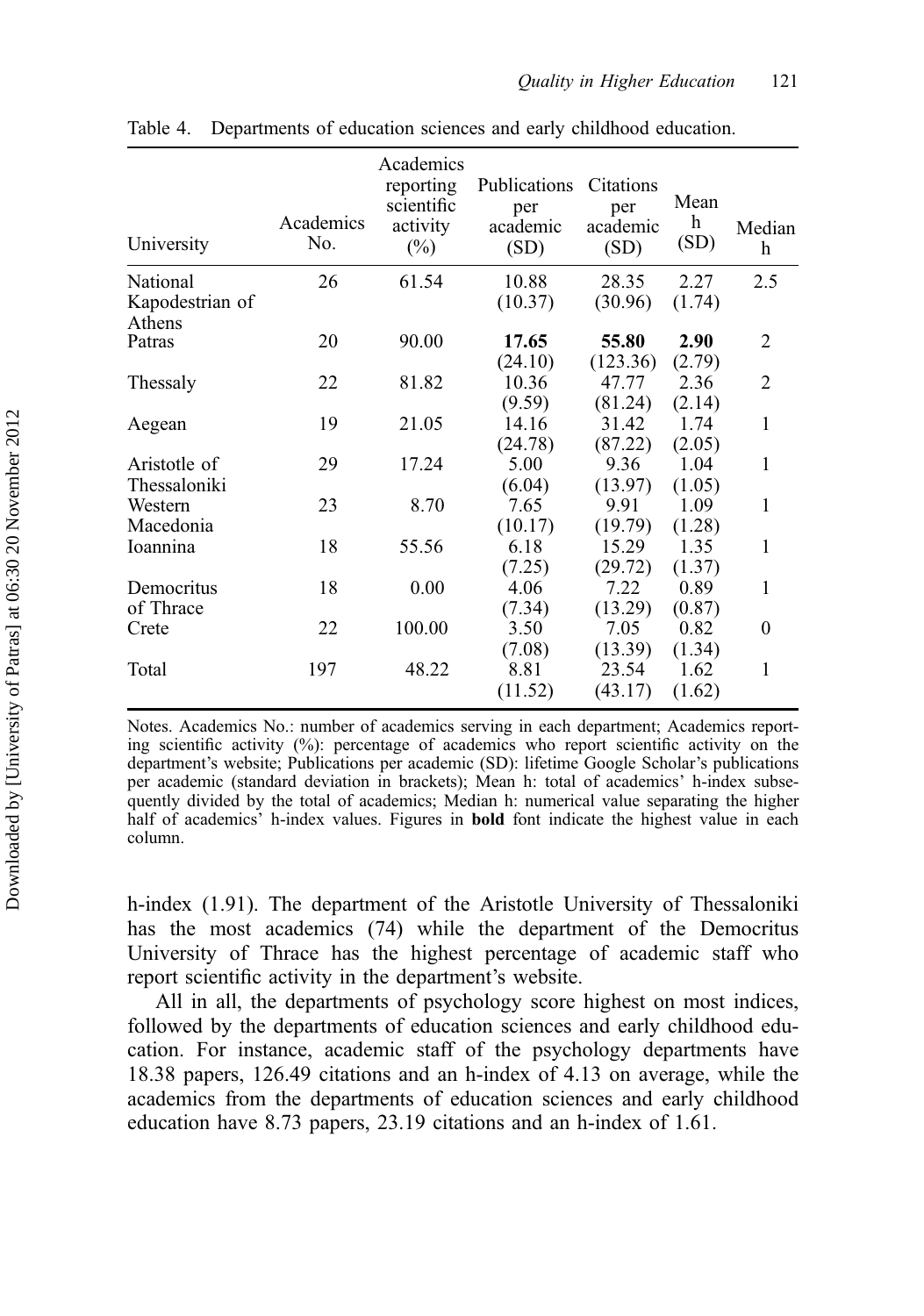| University      | Academics<br>No. | Academics<br>reporting<br>scientific<br>activity<br>$(\%)$ | Publications<br>per<br>academic<br>(SD) | Citations<br>per<br>academic<br>(SD) | Mean<br>h<br>(SD) | Median<br>h |
|-----------------|------------------|------------------------------------------------------------|-----------------------------------------|--------------------------------------|-------------------|-------------|
| Thessaly        | 20               | 70.00                                                      | 10.10                                   | 29.00                                | 2.10              | 1.5         |
|                 |                  |                                                            | (13.40)                                 | (45.93)                              | (1.92)            |             |
| Aristotle of    | 28               | 14.29                                                      | 7.89                                    | 30.04                                | 1.86              | 1.5         |
| Thessaloniki    |                  |                                                            | (13.91)                                 | (71.73)                              | (2.15)            |             |
| Ioannina        | 21               | 28.57                                                      | 6.50                                    | 17.00                                | 1.75              | 1.5         |
|                 |                  |                                                            | (9.87)                                  | (35.08)                              | (1.81)            |             |
| Democritus of   | 24               | 50.00                                                      | 12.58                                   | 60.92                                | 2.21              | 1           |
| Thrace          |                  |                                                            | (17.14)                                 | (129.30)                             | (2.71)            |             |
| Patras          | 26               | 19.23                                                      | 8.46                                    | 26.58                                | 1.62              | 1           |
|                 |                  |                                                            | (8.70)                                  | (48.29)                              | (1.64)            |             |
| Crete           | 28               | 14.29                                                      | 5.93                                    | 26.56                                | 1.33              | 1           |
|                 |                  |                                                            | (12.29)                                 | (85.06)                              | (2.26)            |             |
| Aegean          | 21               | 19.05                                                      | 4.81                                    | 4.19                                 | 0.90              | 1           |
|                 |                  |                                                            | (6.39)                                  | (6.34)                               | (0.97)            |             |
| National        | 40               | 32.50                                                      | 4.40                                    | 9.28                                 | 0.78              | $\theta$    |
| Kapodestrian of |                  |                                                            | (6.25)                                  | (29.46)                              | (0.96)            |             |
| Athens          |                  |                                                            |                                         |                                      |                   |             |
| Western         | 20               | 10.00                                                      | 3.90                                    | 3.90                                 | 0.60              | $\theta$    |
| Macedonia       |                  |                                                            | (7.94)                                  | (11.46)                              | (0.97)            |             |
| Total           | 228              | 28.07                                                      | 7.03                                    | 22.86                                | 1.43              | 1           |
|                 |                  |                                                            | (10.48)                                 | (52.39)                              | (1.69)            |             |
|                 |                  |                                                            |                                         |                                      |                   |             |

| Table 5. | Departments of primary education. |  |  |
|----------|-----------------------------------|--|--|
|----------|-----------------------------------|--|--|

Notes. Academics No.: number of academics serving in each department; Academics reporting scientific activity  $(\%)$ : percentage of academics who report scientific activity on the department's website; Publications per academic (SD): lifetime Google Scholar's publications per academic (standard deviation in brackets); Mean h: total of academics' h-index subsequently divided by the total of academics; Median h: numerical value separating the higher half of academics' h-index values. Figures in bold font indicate the highest value in each column.

## Departments of economics

The Department of Economics in Athens University of Economics and Business scores highest on average citations, average h and median h (Table 8). Taking into account the average publications, the department of the University of Macedonia is on the top of the relevant ranking. The department of the National Kapodestrian University of Athens has the highest number of academic staff (twice as many as the next highest department), while the department of the University of Macedonia has the highest percentage of members who report publications in their department's website. Finally, the departments of economics comprise 231 members of whom 57% report publications.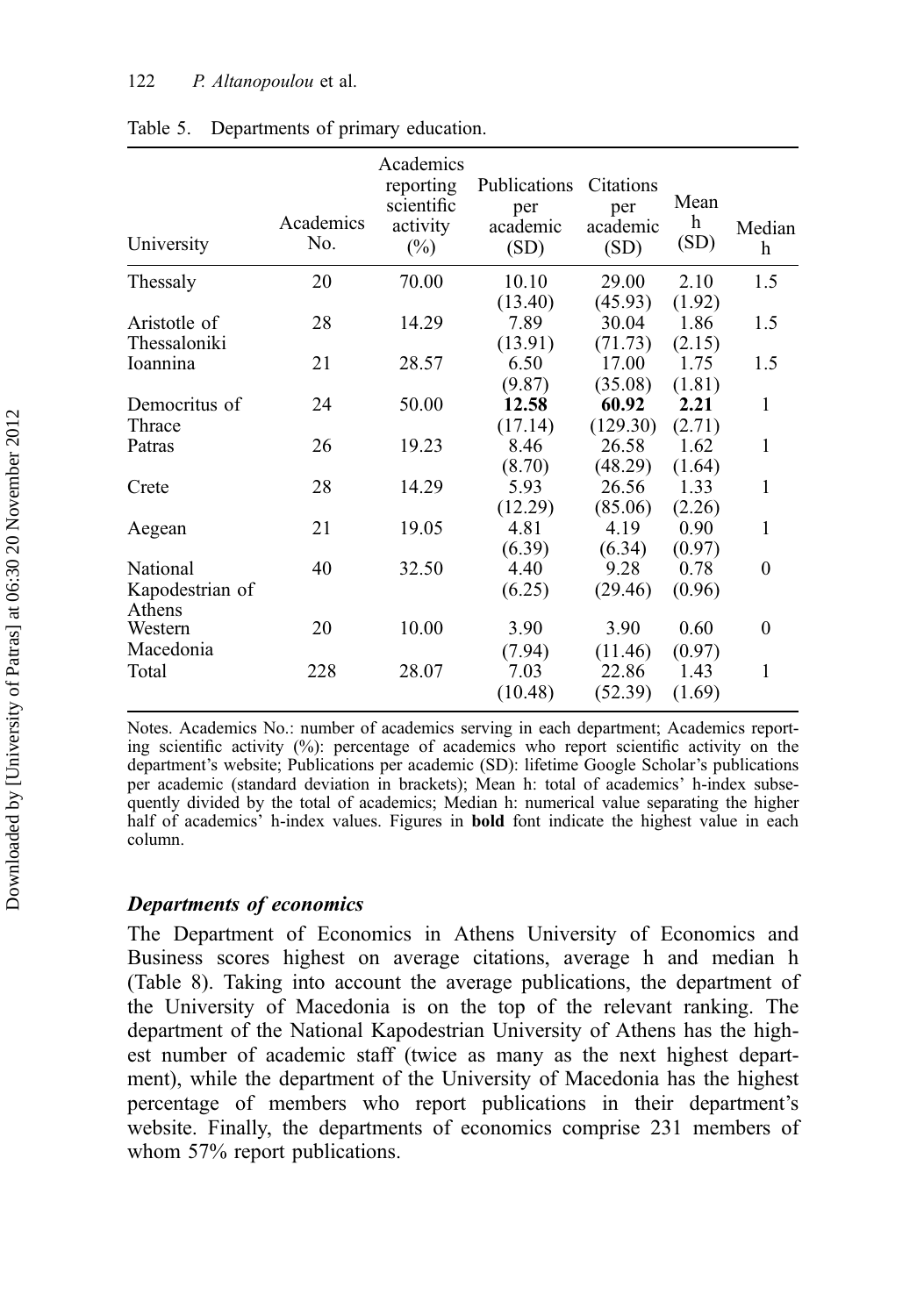| University                                             | Academics<br>No. | Academics<br>reporting<br>scientific<br>activity<br>$(\%)$ | Publications<br>per<br>academic<br>(SD) | Citations<br>per<br>academic<br>(SD) | Mean<br>h<br>(SD) | Median<br>h    |
|--------------------------------------------------------|------------------|------------------------------------------------------------|-----------------------------------------|--------------------------------------|-------------------|----------------|
| National<br>Kapodestrian of<br>Athens<br>(Programme of | 19               | 52.63                                                      | 12.74<br>(19.40)                        | 50.95<br>(89.83)                     | 2.47<br>(2.56)    | $\mathfrak{D}$ |
| Psychology)<br>Ioannina                                | 31               | 58.06                                                      | 4.00<br>(2.94)                          | 5.19<br>(6.62)                       | 1.06<br>(0.95)    | 1              |
| Crete                                                  | 27               | 74.07                                                      | 4.30<br>(5.68)                          | 8.96<br>(18.64)                      | 1.00<br>(1.15)    | 1              |
| Patras                                                 | 14               | 57.14                                                      | 5.71<br>(12.89)                         | 17.50<br>(58.70)                     | 1.07<br>(2.31)    | $\theta$       |
| National<br>Kapodestrian of<br>Athens                  | 15               | 0.00                                                       | 2.87<br>(4.13)                          | 7.67<br>(17.04)                      | 0.53<br>(0.81)    | $\theta$       |
| Aristotle of<br>Thessaloniki                           | 26               | 61.54                                                      | 3.27<br>(4.48)                          | 3.31<br>(4.82)                       | 0.68<br>(0.88)    | $\theta$       |
| Total                                                  | 132              | 54.55                                                      | 5.23<br>(7.36)                          | 13.77<br>(27.41)                     | 1.12<br>(1.34)    | 1              |

## Table 6. Departments of philosophy.

Notes. Academics No.: number of academics serving in each department; Academics reporting scientific activity (%): percentage of academics who report scientific activity on the department's website; Publications per academic (SD): lifetime Google Scholar's publications per academic (standard deviation in brackets); Mean h: total of academics' h-index subsequently divided by the total of academics; Median h: numerical value separating the higher half of academics' h-index values. Figures in **bold** font indicate the highest value in each column.

## Departments of pharmacy

The aggregate results for the departments of pharmacy (Table 9) show that the department of Patras has the highest scores in all indicators. In summary, the departments of pharmacy have 90 members and 88.89% of them report publications. The department of the National Kapodestrian University of Athens is the newest and also numbers the most academics.

## Schools of sciences

The aggregate results for the departments of mathematics (Table 10) reveal that the universities of Crete and Ioannina come equal first, based on the h median. The latter leads in the percentage of academics that report publications, the average publications and citations. The University of Crete comes first in h-index per academic. The National and Kapodestrian University of Athens numbers more academic staff than all the others.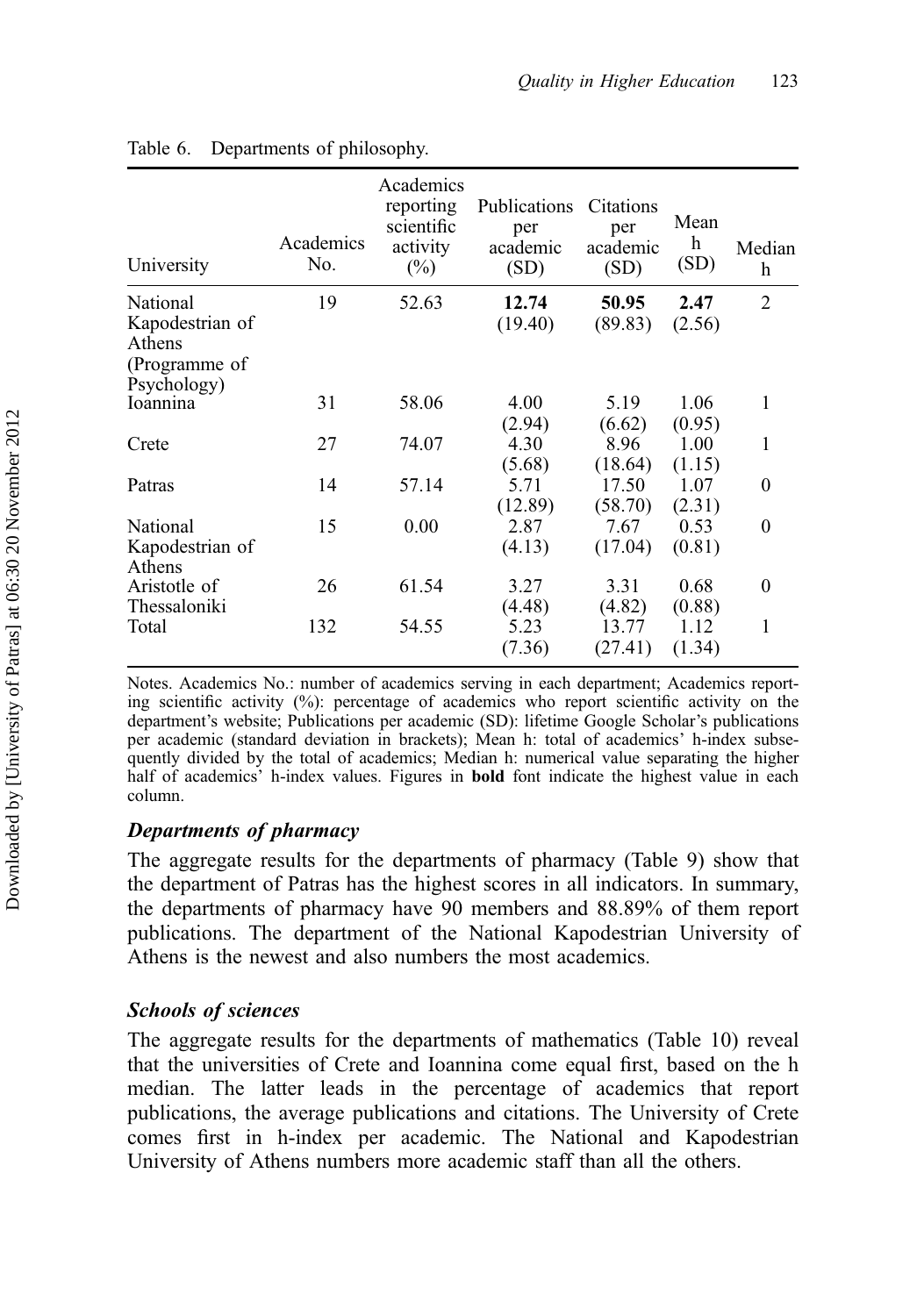| University                            | Academics<br>No. | Academics<br>reporting<br>scientific<br>activity<br>$(\%)$ | Publications<br>per<br>academic<br>(SD) | Citations<br>per<br>academic<br>(SD) | Mean<br>h<br>(SD)        | Median<br>h |
|---------------------------------------|------------------|------------------------------------------------------------|-----------------------------------------|--------------------------------------|--------------------------|-------------|
| Patras                                | 22               | 45.45                                                      | 9.77                                    | 55.18                                | 1.91                     | 1           |
| Crete                                 | 24               | 83.33                                                      | (19.26)<br>10.33<br>(20.76)             | (174.40)<br>75.33<br>(285.87)        | (3.19)<br>1.71<br>(3.26) | 1           |
| Democritus of                         | 22               | 86.36                                                      | 3.27                                    | 13.18                                | 0.77                     | $\theta$    |
| Thrace<br>Ioannina                    | 38               | 0.00                                                       | (7.71)<br>3.79<br>(6.41)                | (41.38)<br>8.21<br>(31.64)           | (1.59)<br>0.74<br>(1.14) | $\theta$    |
| Peloponnese                           | 9                | 33.33                                                      | 1.11<br>(1.85)                          | 4.56<br>(12.19)                      | 0.56<br>(1.26)           | 0           |
| National<br>Kapodestrian of<br>Athens | 60               | 41.67                                                      | 4.27<br>(9.21)                          | 10.77<br>(39.97)                     | 0.70<br>(1.31)           | 0           |
| Aristotle of<br>Thessaloniki          | 74               | 27.03                                                      | 5.37<br>(11.13)                         | 17.63<br>(50.71)                     | 1.10<br>(1.83)           | 0           |
| Total                                 | 249              | 38.96                                                      | 5.39<br>(10.96)                         | 22.55<br>(76.59)                     | 1.03<br>(1.81)           | 0           |

### Table 7. Departments of philology.

Notes. Academics No.: number of academics serving in each department; Academics reporting scientific activity  $(\%)$ : percentage of academics who report scientific activity on the department's website; Publications per academic (SD): lifetime Google Scholar's publications per academic (standard deviation in brackets); Mean h: total of academics' h-index subsequently divided by the total of academics; Median h: numerical value separating the higher half of academics' h-index values. Figures in **bold** font indicate the highest value in each column.

The aggregate results for the departments of physics (Table 11) show that the University of Crete surpasses all other departments in all indicators. The National and Kapodestrian University of Athens numbers more academics than all the others. The Aristotle University of Thessaloniki is the newest department based on the year of first publication. About one out of four academics (26.5%) report scientific activity on the department's website.

The University of Crete is first, based on all indicators among all the biology departments. It also has an equal percentage of academics who report scientific activity with the University of Patras (Table 12). The Aristotle University of Thessaloniki has more academics than all the rest.

The department at the University of Crete has the highest median h and the biggest average h-index among all the chemistry departments (Table 13). The University of Patras surpasses all other departments, as far as publications and citations are concerned. The Aristotle University of Thessaloniki has more academics than all the others, while the University of Crete has the largest percentage of academics reporting publication on the departments' website.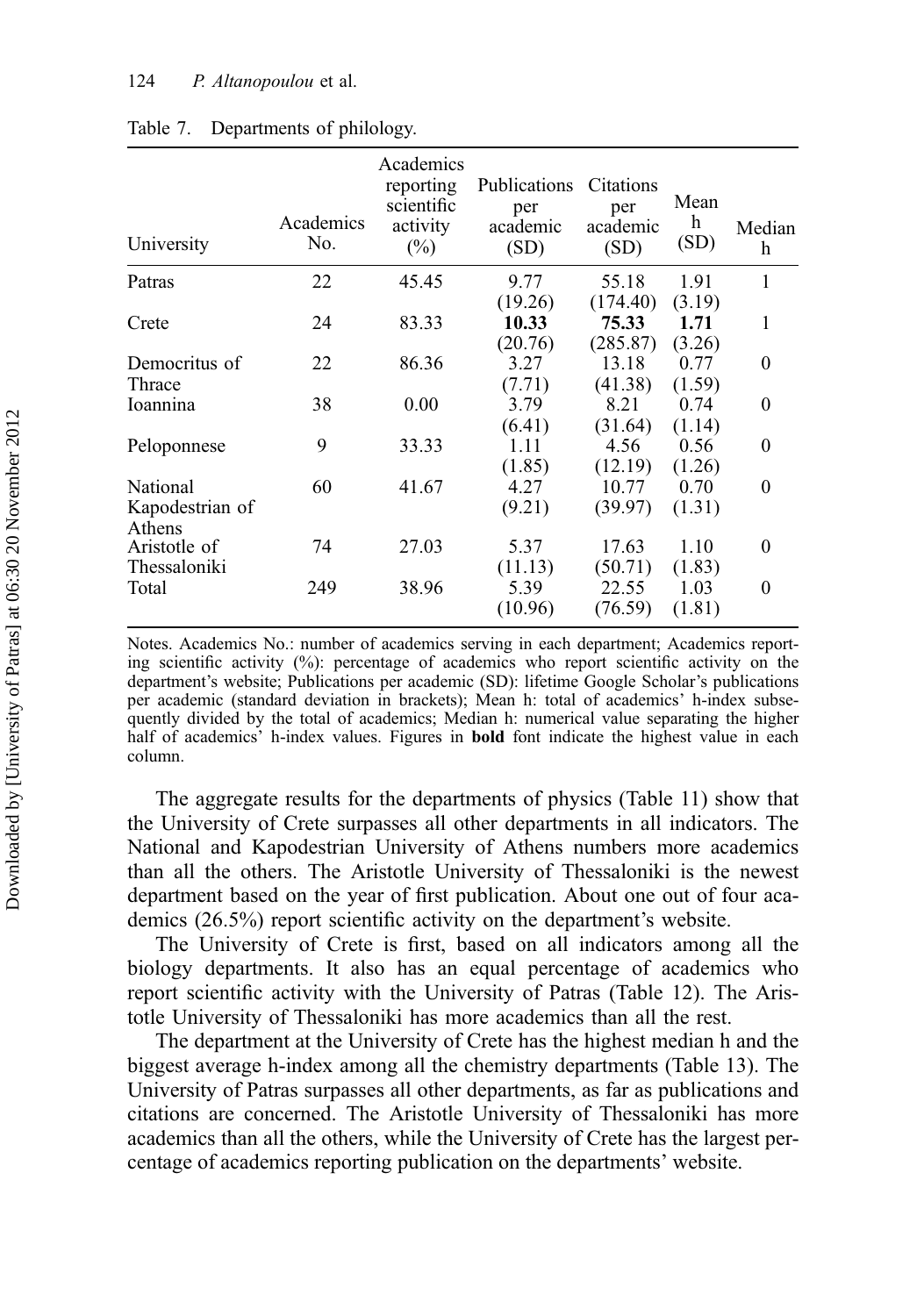| University                | Academics<br>No. | Academics<br>reporting<br>scientific<br>activity<br>$(\%)$ | Publications<br>per<br>academic<br>(SD) | Citations<br>per<br>academic<br>(SD) | Mean<br>$\boldsymbol{\mathrm{h}}$<br>(SD) | Median<br>h |
|---------------------------|------------------|------------------------------------------------------------|-----------------------------------------|--------------------------------------|-------------------------------------------|-------------|
|                           |                  |                                                            |                                         |                                      |                                           |             |
| <b>AUEB</b>               | 22               | 68.2                                                       | 51.14                                   | 356.59                               | 7.27                                      | 6.00        |
|                           |                  |                                                            | (42.06)                                 | (411.58)                             | (4.91)                                    |             |
| Macedonia                 | 26               | 92.3                                                       | 56.31                                   | 218.08                               | 6.08                                      | 4.50        |
|                           |                  |                                                            | (62.95)                                 | (262.87)                             | (4.34)                                    |             |
| Patras                    | 14               | 71.4                                                       | 32.36                                   | 106.07                               | 4.79                                      | 4.50        |
|                           |                  |                                                            | (29.59)                                 | (115.81)                             | (3.23)                                    |             |
| Peloponnese               | 12               | 83.3                                                       | 41.92                                   | 97.67                                | 4.33                                      | 4.50        |
|                           |                  |                                                            | (30.73)                                 | (89.00)                              | (2.53)                                    |             |
| Crete                     | 22               | 81.8                                                       | 47.50                                   | 217.45                               | 5.77                                      | 4.00        |
|                           |                  |                                                            | (49.89)                                 | (332.51)                             | (4.43)                                    |             |
| National                  | 52               | 13.5                                                       | 41.48                                   | 163.02                               | 4.42                                      | 4.00        |
| Kapodestrian of<br>Athens |                  |                                                            | (69.32)                                 | (290.21)                             | (4.13)                                    |             |
| Aristotle of              | 29               | 31.0                                                       | 29.41                                   | 106.55                               | 3.76                                      | 3.00        |
| Thessaloniki              |                  |                                                            | (36.04)                                 | (179.31)                             | (3.40)                                    |             |
| Ioannina                  | 19               | 84.2                                                       | 28.26                                   | 143.00                               | 3.63                                      | 3.00        |
|                           |                  |                                                            | (57.91)                                 | (421.48)                             | (5.00)                                    |             |
| Thessaly                  | 15               | 86.7                                                       | 23.73                                   | 57.33                                | 3.40                                      | 3.00        |
|                           |                  |                                                            | (22.92)                                 | (92.08)                              | (2.73)                                    |             |
| Piraeus                   | 20               | 50.0                                                       | 15.35                                   | 54.05                                | 2.60                                      | 2.50        |
|                           |                  |                                                            | (13.25)                                 | (90.39)                              | (2.40)                                    |             |
| Total                     | 231              | 57.14                                                      | 38.10                                   | 160.96                               | 4.65                                      | 3.00        |
|                           |                  |                                                            | (46.76)                                 | (248.40)                             | (3.86)                                    |             |
|                           |                  |                                                            |                                         |                                      |                                           |             |

#### Table 8. Departments of economics.

Notes. Academics No.: number of academics serving in each department; Academics reporting scientific activity  $(\%)$ : percentage of academics who report scientific activity on the department's website; Publications per academic (SD): lifetime Google Scholar's publications per academic (standard deviation in brackets); Mean h: total of academics' h-index subsequently divided by the total of academics; Median h: numerical value separating the higher half of academics' h-index values. Figures in **bold** font indicate the highest value in each column.

There was a total of 1072 evaluated academics who served in science departments, with an average of 61.89 publications, 402.92 citations and h-index 7.69. The departments of chemistry score the highest median h and average h-index. However, the highest number of per member publications and citations are observed in the physics' departments. Less than half (48.5%) among the 1072 examined academics report scientific activity on the web.

## Schools of engineering

The Chemical Engineering Department at University of Patras leads on all indicators (Table 14). The National Technical University of Athens (NTUA)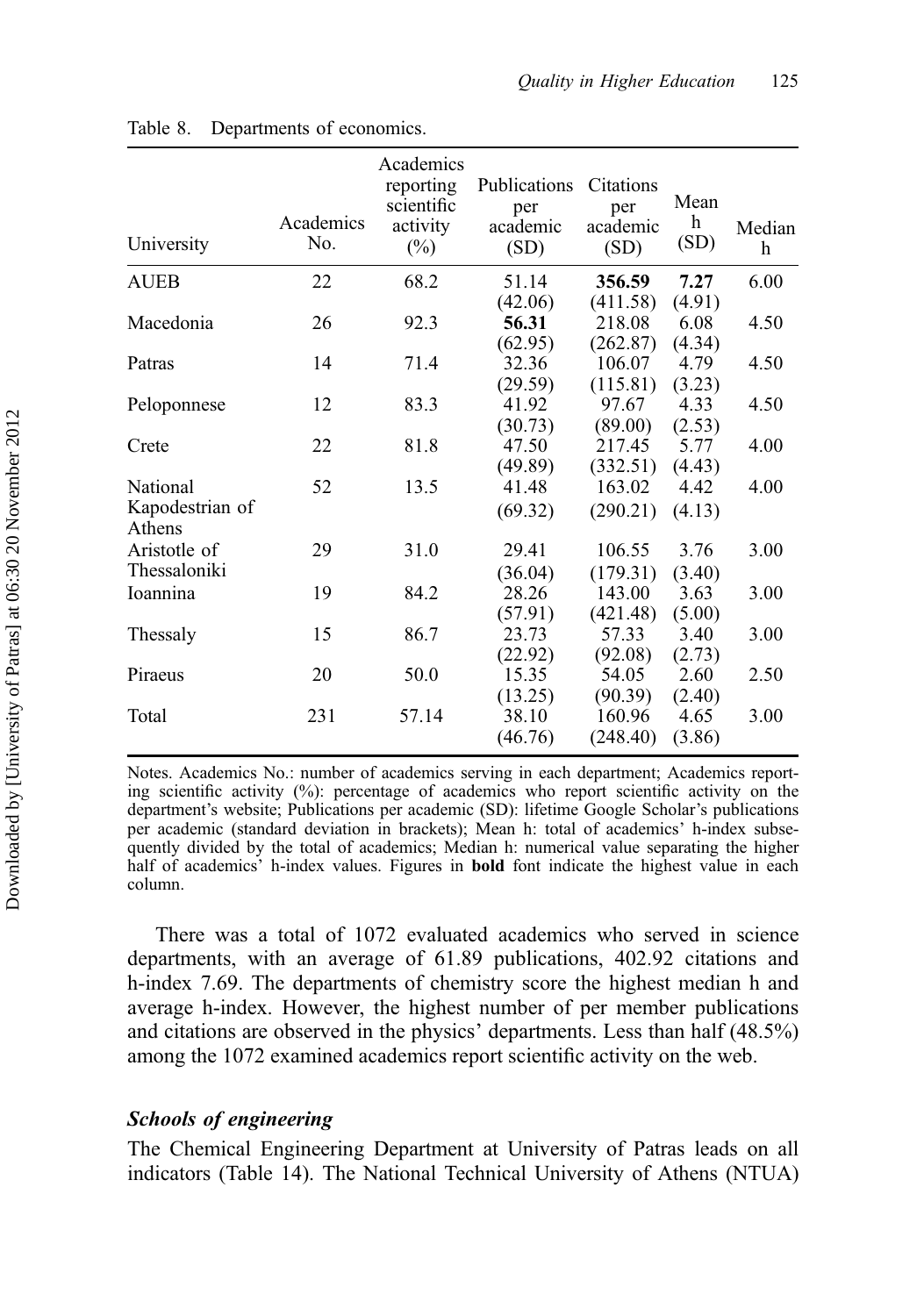| University                            | Academics<br>No. | Academics<br>reporting<br>scientific<br>activity<br>$(\%)$ | Publications<br>per<br>academic<br>(SD) | Citations<br>per<br>academic<br>(SD) | Mean<br>h<br>(SD) | Median<br>h |
|---------------------------------------|------------------|------------------------------------------------------------|-----------------------------------------|--------------------------------------|-------------------|-------------|
| Patras                                | 22               | 100.00                                                     | 73.27<br>(48.81)                        | 798.00<br>(1204.88)                  | 11.86<br>(5.91)   | 10.50       |
| National<br>Kapodestrian of<br>Athens | 41               | 85.37                                                      | 70.49<br>(54.86)                        | 401.73<br>(339.79)                   | 9.88<br>(3.78)    | 10.00       |
| Aristotle of<br>Thessaloniki          | 27               | 85.19                                                      | 46.85<br>(35.60)                        | 279.93<br>(245.26)                   | 8.56<br>(4.40)    | 8.00        |
| Total                                 | 90               | 88.89                                                      | 64.08<br>(47.60)                        | 462.06<br>(522.90)                   | 9.97<br>(4.48)    | 10.00       |

#### Table 9. Departments of pharmacy.

Notes. Academics No.: number of academics serving in each department; Academics reporting scientific activity (%): percentage of academics who report scientific activity on the department's website; Publications per academic (SD): lifetime Google Scholar's publications per academic (standard deviation in brackets); Mean h: total of academics' h-index subsequently divided by the total of academics; Median h: numerical value separating the higher half of academics' h-index values. Figures in bold font indicate the highest value in each column.

has the most academics. All academics in the Chemical Engineering Department at Aristotle University of Thessaloniki report their publications in the department's website.

As far as the departments of architecture are concerned, the University of Patras scores highest on median h (Table 15). The University of Thessaly comes first in publication and citation average as well as h-index. NTUA has more academic staff than all the others while the department at the University of Crete has the largest percentage of academic staff reporting scientific activity.

Across all the mechanical engineering departments, the one with the highest h median and the highest percentage of academics reporting scientific activity is the University of Thessaly (Table 16). The NTUA leads in the citations' and h-index average. The Aristotle University of Thessaloniki comes first in the average number of publications. The University of Patras has more academics than all the others.

The data collected for the departments of electrical and computer engineering (Table 17) show that the Computer Engineering and Informatics Department at the University of Patras leads in the median h (13.00), perscholar publications (150.41) and h-index (12.45). The University of Crete also has the highest citations' average. NTUA has the most academics, while the Department at the Aristotle University has the largest percentage of academic staff who report scientific activity.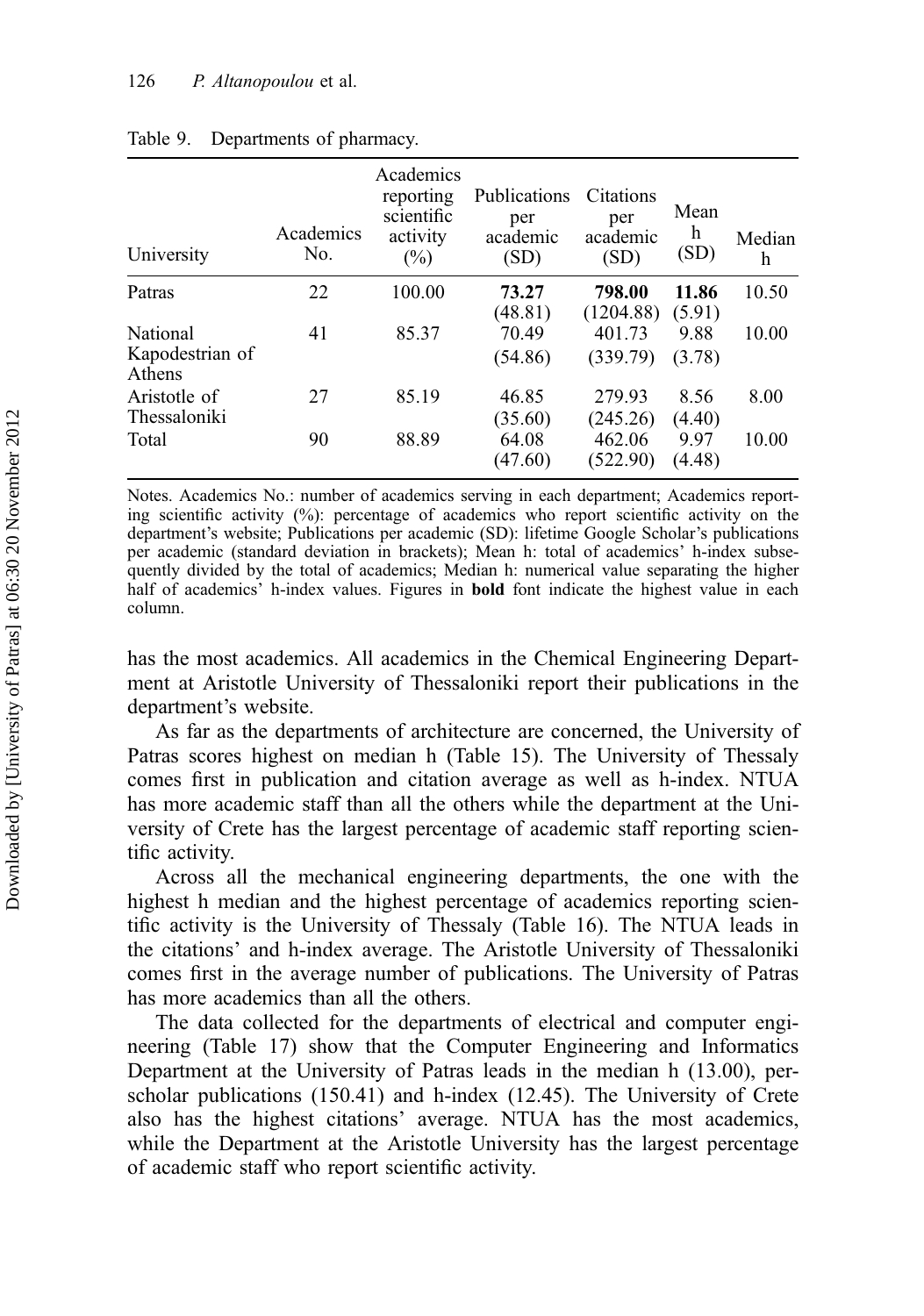| University                            | Academics<br>No. | Academics<br>reporting<br>scientific<br>activity<br>$(\%)$ | Publications<br>per<br>academic<br>(SD) | Citations<br>per<br>academic<br>(SD) | Mean<br>h<br>(SD) | Median<br>h |
|---------------------------------------|------------------|------------------------------------------------------------|-----------------------------------------|--------------------------------------|-------------------|-------------|
| Crete                                 | 17               | 64.71                                                      | 36.24<br>(31.00)                        | 187.06<br>(191.44)                   | 6.12<br>(4.28)    | 6.00        |
| Ioannina                              | 34               | 97.06                                                      | 46.56<br>(52.10)                        | 215.88<br>(262.56)                   | 6.06<br>(4.43)    | 6.00        |
| National<br>Kapodestrian of<br>Athens | 74               | 24.32                                                      | 30.84<br>(38.40)                        | 163.76<br>(318.29)                   | 4.84<br>(4.21)    | 4.00        |
| Patras                                | 49               | 34.69                                                      | 30.59<br>(57.99)                        | 185.37<br>(525.21)                   | 4.49<br>(5.22)    | 3.00        |
| Aristotle of<br>Thessaloniki          | 39               | 92.31                                                      | 24.36<br>(42.28)                        | 91.54<br>(197.81)                    | 3.64<br>(3.49)    | 3.00        |
| Aegean                                | 18               | 55.56                                                      | 13.61<br>(12.72)                        | 53.61<br>(50.41)                     | 2.94<br>(2.22)    | 3.00        |
| Total                                 | 231              | 54.11                                                      | 31.06<br>(42.68)                        | 156.95<br>(303.43)                   | 4.69<br>(4.19)    | 4.00        |

| Table 10. |  | Departments of mathematics. |
|-----------|--|-----------------------------|
|-----------|--|-----------------------------|

Notes. Academics No.: number of academics serving in each department; Academics reporting scientific activity  $(\%)$ : percentage of academics who report scientific activity on the department's website; Publications per academic (SD): lifetime Google Scholar's publications per academic (standard deviation in brackets); Mean h: total of academics' h-index subsequently divided by the total of academics; Median h: numerical value separating the higher half of academics' h-index values. Figures in **bold** font indicate the highest value in each column.

Civil engineering at the University of Thessaly has the highest median h (Table 18). However, none of its academics report publications on the department's web site. The University of Patras, comes first for average publications, citations and h-index. It has also the largest percentage of academics who report scientific activity. The Aristotle University of Thessaloniki has more academics than all the others.

There were, in total, 1087 evaluated members serving in departments of technological sciences, with, on average, 53.02 publications, 284.18 citations and h-index 5.54. The departments of electrical and computer engineering lead on all indicators. Surprisingly, only 35.23% of the academics serving in technological sciences' departments report their scientific activity on the departments' website.

## Investigating the relation between scientific activity reporting and average h-index

The data presented previously suggest that a significant percentage of the academics do not report their research activity on the web. Specifically, only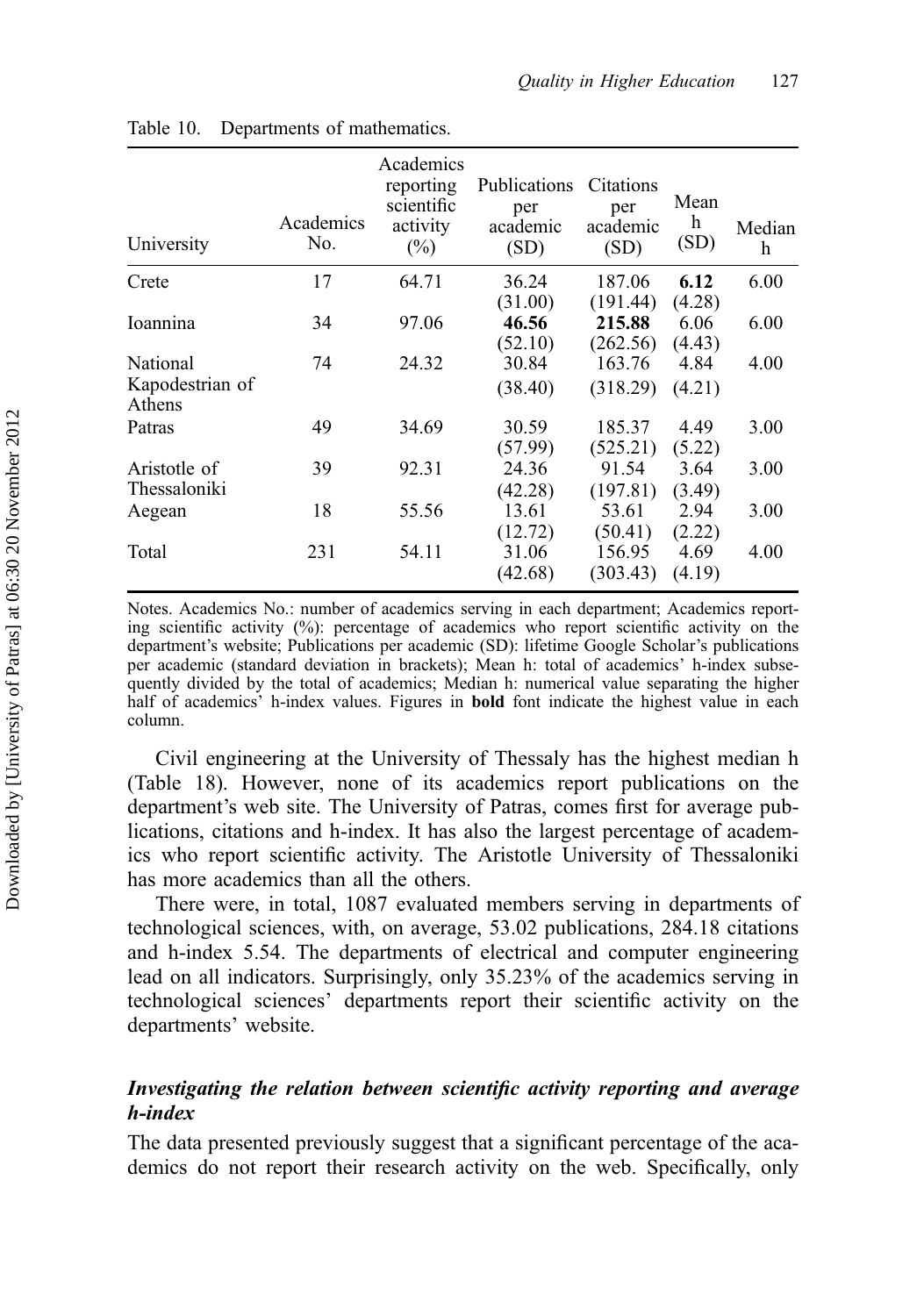| University                | Academics<br>No. | Academics<br>reporting<br>scientific<br>activity<br>$(\%)$ | Publications<br>per<br>academic<br>(SD) | Citations<br>per<br>academic<br>(SD) | Mean<br>h<br>(SD) | Median<br>h |
|---------------------------|------------------|------------------------------------------------------------|-----------------------------------------|--------------------------------------|-------------------|-------------|
| Crete                     | 33               | 48.48                                                      | 152.09                                  | 817.82                               | 12.94             | 13.00       |
|                           |                  |                                                            | (111.48)                                | (1014.35)                            | (7.54)            |             |
| Ioannina                  | 55               | 16.36                                                      | 98.80                                   | 667.75                               | 9.49              | 8.00        |
| National                  | 97               | 25.77                                                      | (153.61)<br>94.86                       | (1098.85)<br>700.46                  | (8.82)<br>9.09    | 7.00        |
| Kapodestrian of<br>Athens |                  |                                                            | (135.48)                                | (1492.98)                            | (9.32)            |             |
| Aristotle of              | 93               | 23.66                                                      | 82.69                                   | 345.18                               | 7.39              | 6.00        |
| Thessaloniki              |                  |                                                            | (95.73)                                 | (515.53)                             | (6.20)            |             |
| Patras                    | 54               | 29.63                                                      | 54.22                                   | 309.50                               | 6.31              | 4.50        |
|                           |                  |                                                            | (82.51)                                 | (728.01)                             | (6.24)            |             |
| Total                     | 332              | 26.51                                                      | 91.18                                   | 543.60                               | 8.61              | 7.00        |
|                           |                  |                                                            | (116.35)                                | (981.89)                             | (7.68)            |             |

## Table 11. Departments of physics.

Notes. Academics No.: number of academics serving in each department; Academics reporting scientific activity (%): percentage of academics who report scientific activity on the department's website; Publications per academic (SD): lifetime Google Scholar's publications per academic (standard deviation in brackets); Mean h: total of academics' h-index subsequently divided by the total of academics; Median h: numerical value separating the higher half of academics' h-index values. Figures in bold font indicate the highest value in each column.

45.83% of the 874 academics in social sciences and humanities departments report their research activity on their personal web page (or the department's website); 35.23% of the 1087 members of departments of engineering; and 48.51% of the 1072 members of the science departments. These results were not expected since, according to Greek Law 3374/2005 from 2005, it is obligatory for academics to report scientific activity on the department's website.

The research hypothesis investigated was the existence, or not, of a significant difference in the h-index of the academic staff who report scientific activity about their research on the department's website and those who do not. A non-parametric test (Mann–Whitney  $U$ ) was applied for each evaluated department. As derived from the data analysis, a significant h-index difference ( $p < 0.05$ ) between academics that report scientific activity on the departments' website was observed in 12 out of 16 departments (Table 19). In the departments of philosophy, philology, mechanical engineering and architecture no significant difference was observed (Table 19).

## Conclusions and future work

The goal of this study was to evaluate a significant proportion of major Greek university departments using the h-index. In the reported study 3354 academics members (approximately one out of three) serving in Greek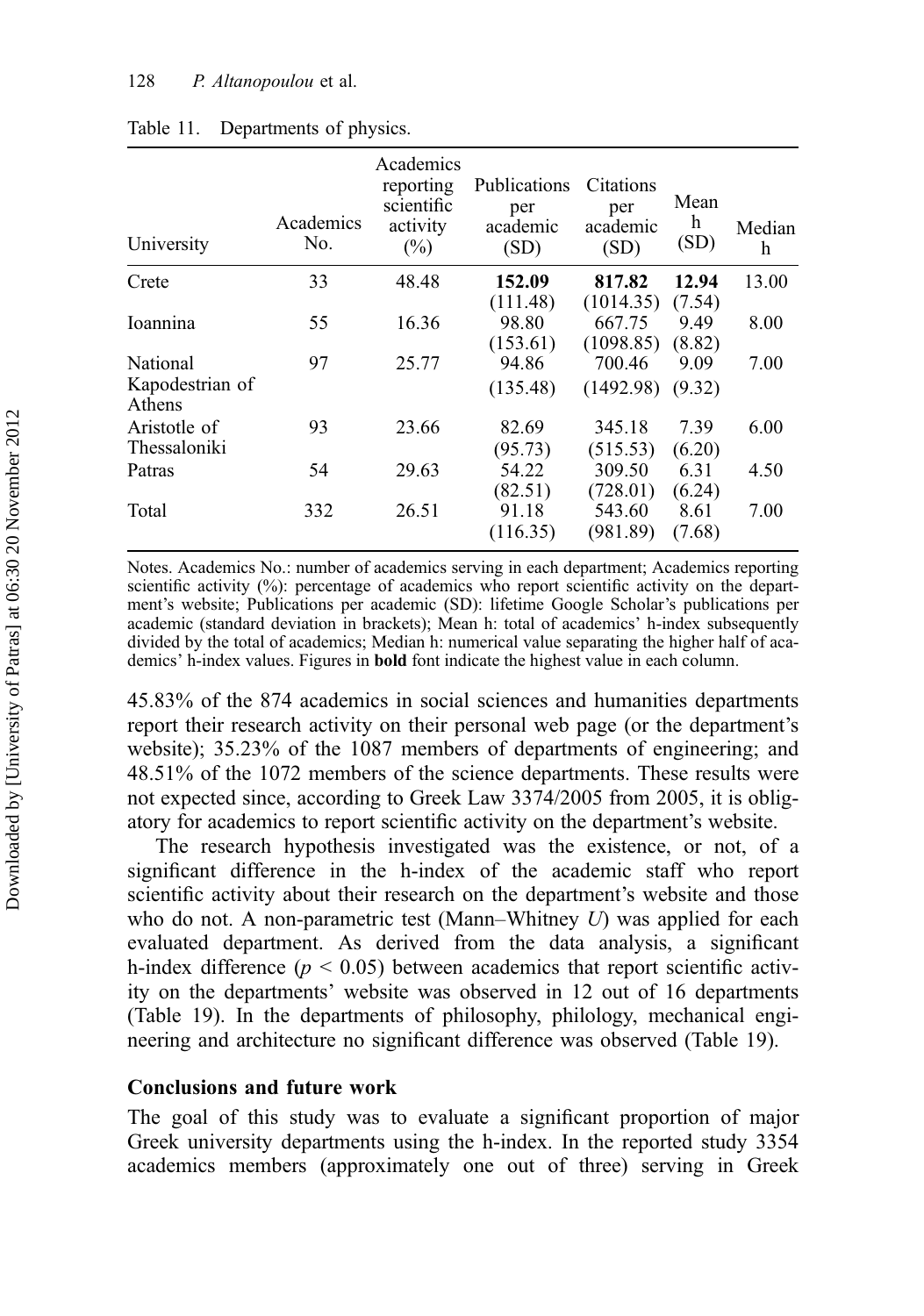| University                                  | Academics<br>No. | Academics<br>reporting<br>scientific<br>activity<br>$(\%)$ | Publications<br>per<br>academic<br>(SD) | Citations<br>per<br>academic<br>(SD) | Mean<br>h<br>(SD)        | Median<br>h |
|---------------------------------------------|------------------|------------------------------------------------------------|-----------------------------------------|--------------------------------------|--------------------------|-------------|
| Crete                                       | 24               | 91.67                                                      | 76.96                                   | 1100.22                              | 14.39                    | 15.00       |
| Patras                                      | 48               | 91.67                                                      | (75.47)<br>40.75<br>(34.33)             | (1178.40)<br>269.35<br>(315.19)      | (7.34)<br>7.73<br>(4.72) | 7.50        |
| Aristotle of                                | 62               | 32.26                                                      | 39.75                                   | 297.26                               | 7.56                     | 7.00        |
| Thessaloniki<br>National<br>Kapodestrian of | 59               | 20.34                                                      | (33.35)<br>33.68<br>(35.90)             | (480.19)<br>301.54<br>(455.61)       | (4.49)<br>6.61<br>(5.69) | 6.00        |
| Athens<br>Total                             | 193              | 50.78                                                      | 42.77<br>(39.61)                        | 391.48<br>(518.46)                   | 8.16<br>(5.27)           | 7.00        |

#### Table 12. Departments of biology.

Notes. Academics No.: number of academics serving in each department; Academics reporting scientific activity (%): percentage of academics who report scientific activity on the department's website; Publications per academic (SD): lifetime Google Scholar's publications per academic (standard deviation in brackets); Mean h: total of academics' h-index subsequently divided by the total of academics; Median h: numerical value separating the higher half of academics' h-index values. Figures in bold font indicate the highest value in each column.

universities were evaluated. In particular, 93 university departments were evaluated with a representative sample from the departments of social sciences and humanities, natural sciences, technological sciences and economics. Classifications and accompanying calculations were made by department, school and at a national level. The importance of the reported data is increased by taking into consideration the absence of similar largescale studies. The resulted knowledge could help young students select the department in which to study, as well as to provide a basis for estimating which university has competitive departments in specific fields, as there are no specific evaluation data in Greece.

A subsequent goal was to examine the applicability and efficiency of the proposed approach. The total time to record and analyse the presented data is estimated at three person-months. Specifically, it is estimated that the proposed procedure requires about one hour to record and to calculate the relevant data using the tool Publish or Perish for 10 researchers. Therefore, the process of recording scientific indices for all academics for a country with characteristics similar to Greece is feasible, requiring relatively limited human resources. However, during the data collection process some problems were encountered. One of these was the difficulty of recording the academics' names in Latin characters when no related data were presented under the departments' website. In a few cases, synonymity was observed even to scholars who were found to be active in the same scientific field.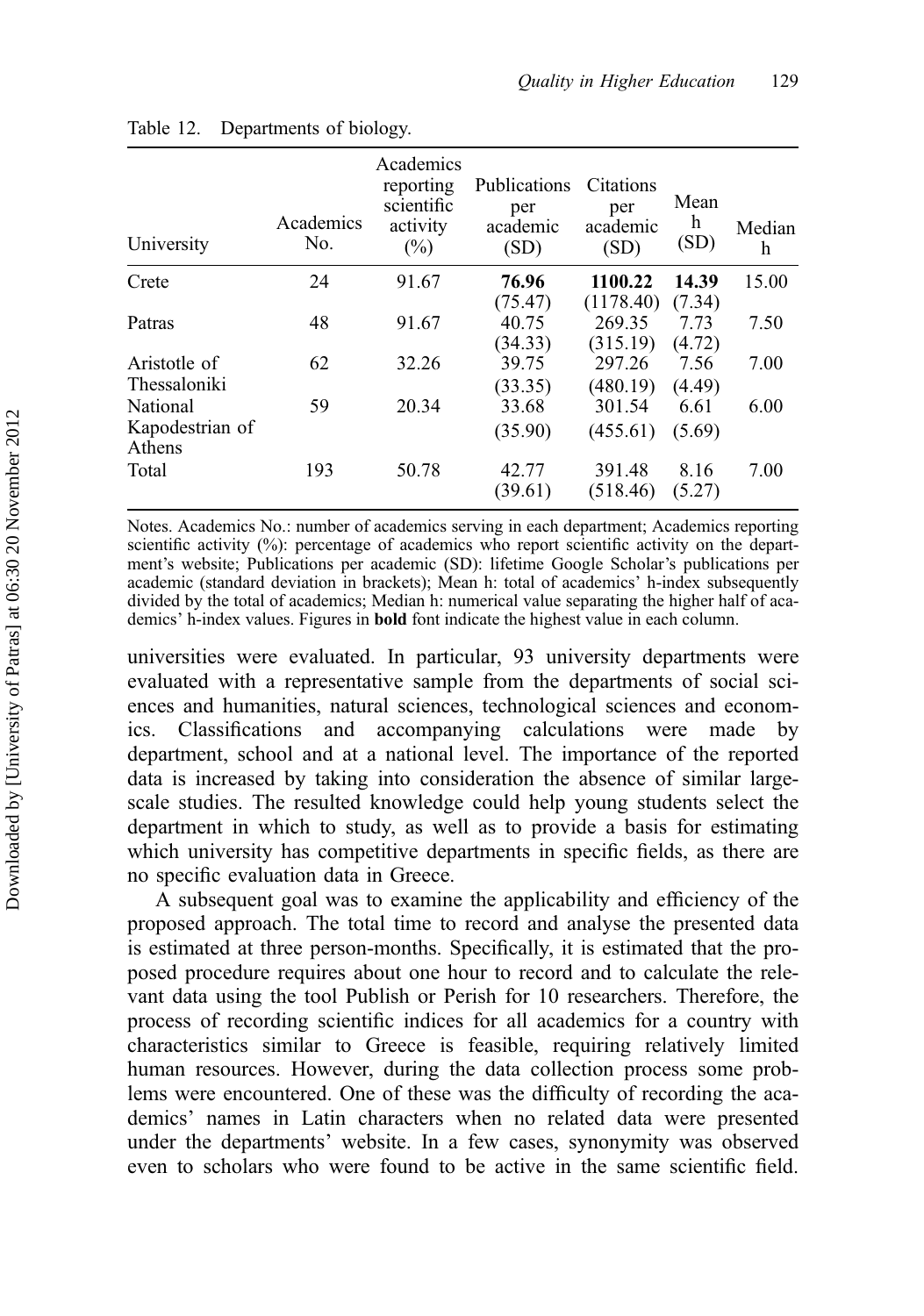| University                | Academics<br>No. | Academics<br>reporting<br>scientific<br>activity<br>$(\%)$ | Publications<br>per<br>academic<br>(SD) | Citations<br>per<br>academic<br>(SD) | Mean<br>h<br>(SD) | Median<br>h |
|---------------------------|------------------|------------------------------------------------------------|-----------------------------------------|--------------------------------------|-------------------|-------------|
| Crete                     | 23               | 95.65                                                      | 76.52                                   | 498.91                               | 11.57             | 11.00       |
|                           |                  |                                                            | (38.12)                                 | (340.47)                             | (4.13)            |             |
| Patras                    | 45               | 80.00                                                      | 93.18                                   | 590.64                               | 10.16             | 9.00        |
|                           |                  |                                                            | (120.99)                                | (1327.07)                            | (6.48)            |             |
| Aristotle of              | 112              | 64.29                                                      | 57.77                                   | 390.73                               | 8.46              | 8.00        |
| Thessaloniki              |                  |                                                            | (54.39)                                 | (708.09)                             | (5.80)            |             |
| Ioannina                  | 61               | 65.57                                                      | 58.85                                   | 370.61                               | 7.95              | 7.00        |
|                           |                  |                                                            | (51.59)                                 | (710.09)                             | (5.23)            |             |
| <b>National</b>           | 75               | 52.00                                                      | 61.81                                   | 469.60                               | 7.67              | 6.00        |
| Kapodestrian<br>of Athens |                  |                                                            | (118.34)                                | (1301.80)                            | (7.82)            |             |
| Total                     | 316              | 66.14                                                      | 65.34                                   | 441.91                               | 8.64              | 8.00        |
|                           |                  |                                                            | (77.33)                                 | (910.78)                             | (6.14)            |             |

## Table 13. Departments of chemistry.

Notes. Academics No.: number of academics serving in each department; Academics reporting scientific activity (%): percentage of academics who report scientific activity on the department's website; Publications per academic (SD): lifetime Google Scholar's publications per academic (standard deviation in brackets); Mean h: total of academics' h-index subsequently divided by the total of academics; Median h: numerical value separating the higher half of academics' h-index values. Figures in **bold** font indicate the highest value in each column.

| University   | Academics<br>No. | Academics<br>reporting<br>scientific<br>activity<br>$(\%)$ | <b>Publications</b><br>per<br>academic<br>(SD) | Citations<br>per<br>academic<br>(SD) | Mean<br>h<br>(SD) | Median<br>h |
|--------------|------------------|------------------------------------------------------------|------------------------------------------------|--------------------------------------|-------------------|-------------|
| Patras       | 28               | 92.86                                                      | 75.96                                          | 702.18                               | 11.57             | 10.50       |
|              |                  |                                                            | (65.49)                                        | (863.82)                             | (7.79)            |             |
| Aristotle of | 32               | 100.00                                                     | 55.38                                          | 321.91                               | 8.06              | 6.00        |
| Thessaloniki |                  |                                                            | (62.85)                                        | (545.70)                             | (5.92)            |             |
| <b>NTUA</b>  | 87               | 21.84                                                      | 42.28                                          | 231.78                               | 6.62              | 6.00        |
|              |                  |                                                            | (46.46)                                        | (395.81)                             | (4.93)            |             |
| Total        | 147              | 52.38                                                      | 51.54                                          | 341.00                               | 7.88              | 7.00        |
|              |                  |                                                            | (53.66)                                        | (517.58)                             | (5.69)            |             |

#### Table 14. Departments of chemical engineering.

Notes. Academics No.: number of academics serving in each department; Academics reporting scientific activity (%): percentage of academics who report scientific activity on the department's website; Publications per academic (SD): lifetime Google Scholar's publications per academic (standard deviation in brackets); Mean h: total of academics' h-index subsequently divided by the total of academics; Median h: numerical value separating the higher half of academics' h-index values. Figures in **bold** font indicate the highest value in each column.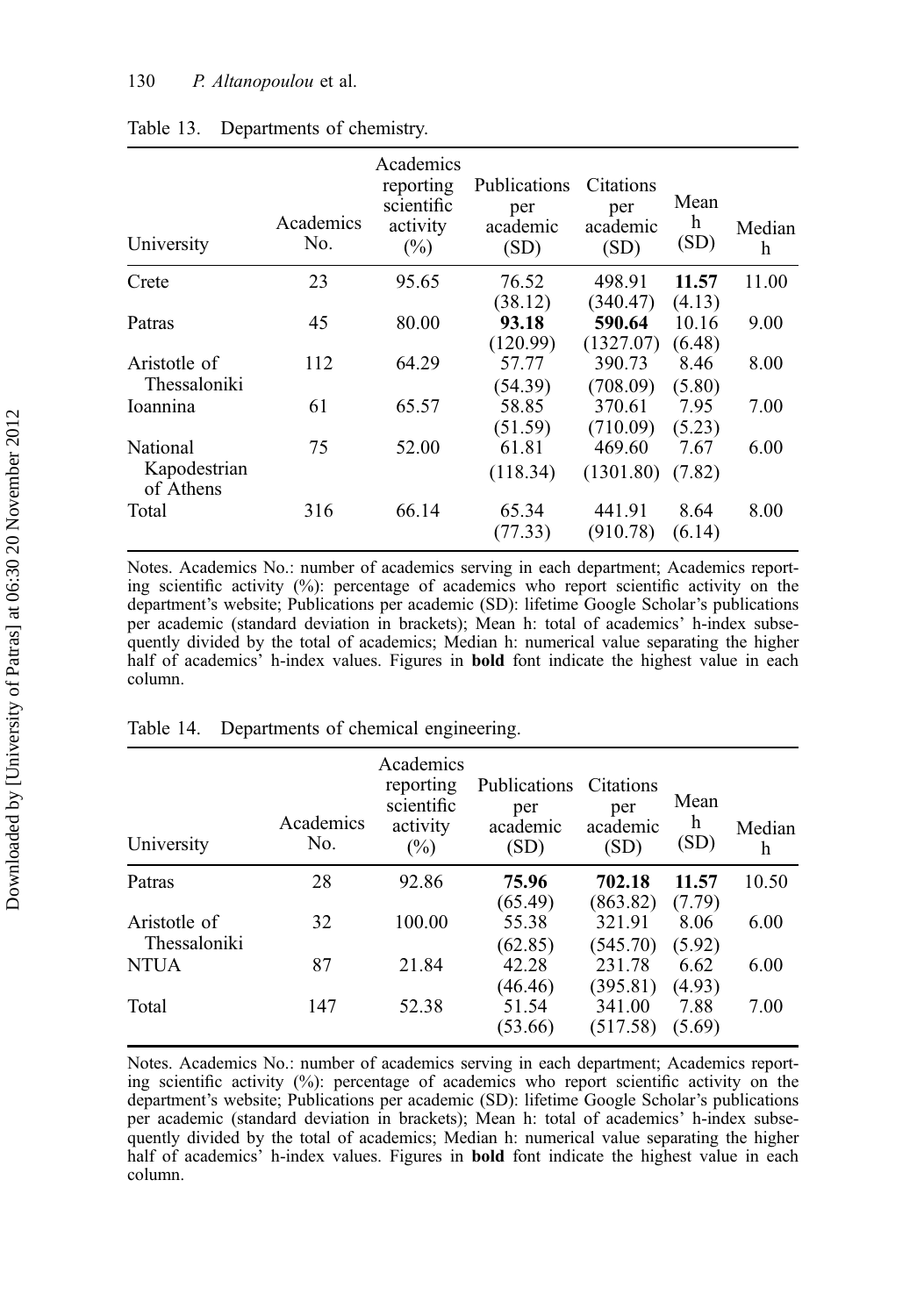| University                   | Academics<br>No. | Academics<br>reporting<br>scientific<br>activity<br>$(\%)$ | <b>Publications</b><br>per<br>academic<br>(SD) | Citations<br>per<br>academic<br>(SD) | Mean<br>h<br>(SD) | Median<br>h |
|------------------------------|------------------|------------------------------------------------------------|------------------------------------------------|--------------------------------------|-------------------|-------------|
| Patras                       | 15               | 0.00                                                       | 17.00<br>(29.37)                               | 58.60<br>(96.79)                     | 2.27<br>(2.79)    | 1.00        |
| Thessaly                     | 19               | 10.53                                                      | 44.58<br>(79.62)                               | 162.21<br>(306.47)                   | 4.37<br>(5.80)    | 0.00        |
| NTUA                         | 88               | 2.27                                                       | 11.94<br>(30.88)                               | 62.26<br>(222.23)                    | 1.59<br>(3.34)    | 0.00        |
| Aristotle of<br>Thessaloniki | 74               | 2.70                                                       | 21.07<br>(114.67)                              | 88.95<br>(443.07)                    | 1.68<br>(4.07)    | 0.00        |
| Democritus<br>Thrace         | 18               | 0.00                                                       | 7.06<br>(12.89)                                | 11.06<br>(20.66)                     | 1.12<br>(1.53)    | 0.00        |
| Crete                        | 10               | 30.00                                                      | 14.50<br>(33.81)                               | 77.20<br>(220.68)                    | 2.00<br>(4.71)    | 0.00        |
| Total                        | 224              | 4.02                                                       | 17.79<br>(61.28)                               | 75.86<br>(277.66)                    | 1.88<br>(3.67)    | 0.00        |

Table 15. Departments of architecture.

Notes. Academics No.: number of academics serving in each department; Academics reporting scientific activity (%): percentage of academics who report scientific activity on the department's website; Publications per academic (SD): lifetime Google Scholar's publications per academic (standard deviation in brackets); Mean h: total of academics' h-index subsequently divided by the total of academics; Median h: numerical value separating the higher half of academics' h-index values. Figures in bold font indicate the highest value in each column.

However, the synonymity frequency seems to be quite rare in Greek names compared to academic staff from English speaking countries (Tselios & Altanopoulou, 2011).

In addition, it was found that the majority of the academic staff do not report scientific activity on the departments' website. In 12 out of the 16 evaluated subjects, a significant difference in h-index was observed between academics who report scientific activity on the departments' web site and those who do not. In addition, the majority of the academics do not report scientific activity on the departments' website. The significant correlation between web reporting practices and h-index is notable, requiring further investigation. The academics' h-index is characterised by significant differences between different scientific domains due to different publication practices. Moreover, there are significant differences between the same subject departments in different universities. In addition, there are significant variations in publication outcome both in average h-index and publication per academic in different schools. The average h-index in departments of social sciences and humanities is 1.52 (with 7.58 publications and 29.61 citations per scholar), in economics it is 4.65 (with 38.10 publications and 160.96 citations), in engineering 5.54 (with 53.02 publications and 284.18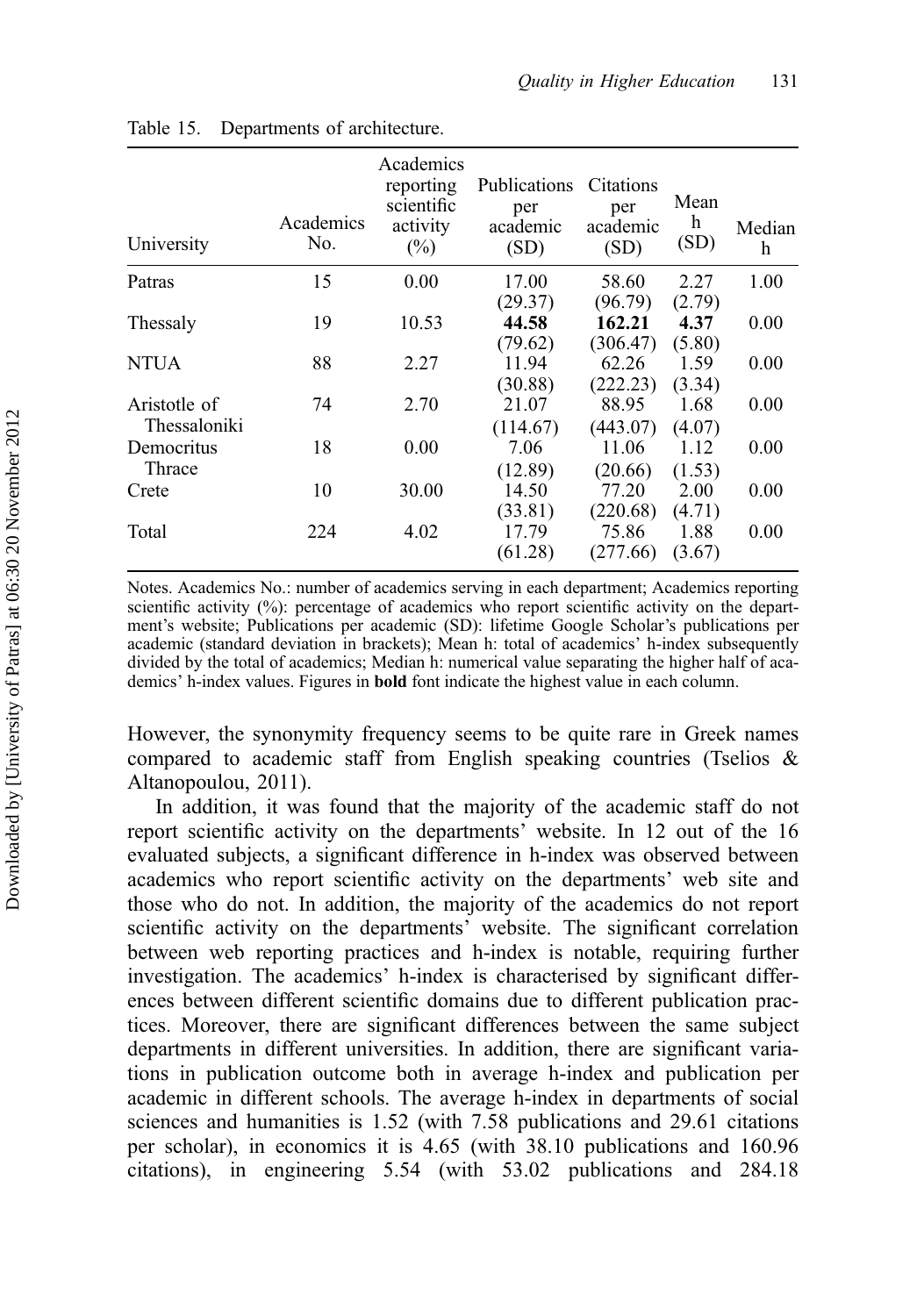#### 132 P. Altanopoulou et al.

| University   | Academics<br>No. | Academics<br>reporting<br>scientific<br>activity<br>$(\%)$ | Publications<br>per<br>academic<br>(SD) | Citations<br>per<br>academic<br>(SD) | Mean<br>h<br>(SD) | Median<br>h |
|--------------|------------------|------------------------------------------------------------|-----------------------------------------|--------------------------------------|-------------------|-------------|
| Thessaly     | 20               | 100.00                                                     | 62.05                                   | 378.95                               | 8.85              | 9.00        |
|              |                  |                                                            | (39.19)                                 | (330.54)                             | (4.86)            |             |
| Aristotle of | 33               | 12.12                                                      | 79.06                                   | 346.52                               | 7.55              | 7.00        |
| Thessaloniki |                  |                                                            | (110.38)                                | (639.77)                             | (5.80)            |             |
| <b>NTUA</b>  | 42               | 45.24                                                      | 78.05                                   | 808.29                               | 9.10              | 6.00        |
|              |                  |                                                            | (86.66)                                 | (3111.84)                            | (10.46)           |             |
| Patras       | 44               | 50.00                                                      | 68.00                                   | 372.48                               | 7.73              | 6.00        |
|              |                  |                                                            | (69.78)                                 | (563.18)                             | (6.20)            |             |
| Western      | 13               | 76.92                                                      | 45.31                                   | 221.54                               | 6.46              | 5.00        |
| Macedonia    |                  |                                                            | (45.06)                                 | (247.64)                             | (4.68)            |             |
| Total        | 152              | 49.34                                                      | 70.45                                   | 475.20                               | 6.47              | 6.00        |
|              |                  |                                                            | (77.12)                                 | (1226.44)                            | (6.98)            |             |

Table 16. Departments of mechanical engineering.

Notes. Academics No.: number of academics serving in each department; Academics reporting scientific activity  $(\%)$ : percentage of academics who report scientific activity on the department's website; Publications per academic (SD): lifetime Google Scholar's publications per academic (standard deviation in brackets); Mean h: total of academics' h-index subsequently divided by the total of academics; Median h: numerical value separating the higher half of academics' h-index values. Figures in bold font indicate the highest value in each column.

citations), in sciences 7.69 (with 61.89 publications and 402.92 citations) and in pharmacy 9.97 (with 64.08 publications and 462.06 citations). The proportion of academics who outperform the corresponding national general h-index in social sciences and humanities is 33%, in economics 40%, in engineering 42%, in sciences 45% and in pharmacy 52%.

Other related research efforts for Greek departments are focused on specific disciplines. For instance, Katsaros et al. (2008) focus exclusively on Greek computer science departments examining 552 academics using Google Scholar and Publish or Perish. Lazaridis (2010) presented an evaluation of chemistry, materials science, chemical engineering and physics Greek university departments. He assessed 601 academics using the h-index as calculated from the Web of Science scientific database. While comparing the findings of the presented study with the results provided by Lazaridis (2010), it was found that despite the differences in journal and conference coverage between Web of Science and Google Scholar, which vary for each scientific domain, the presented results are in line with the evaluation reported in this article. Moreover, the department's ranking by the average publications, citations and h-index was the same. This is an encouraging result, which further reassures the viability of the adopted method for measuring and ranking the scientific performance of higher education departments.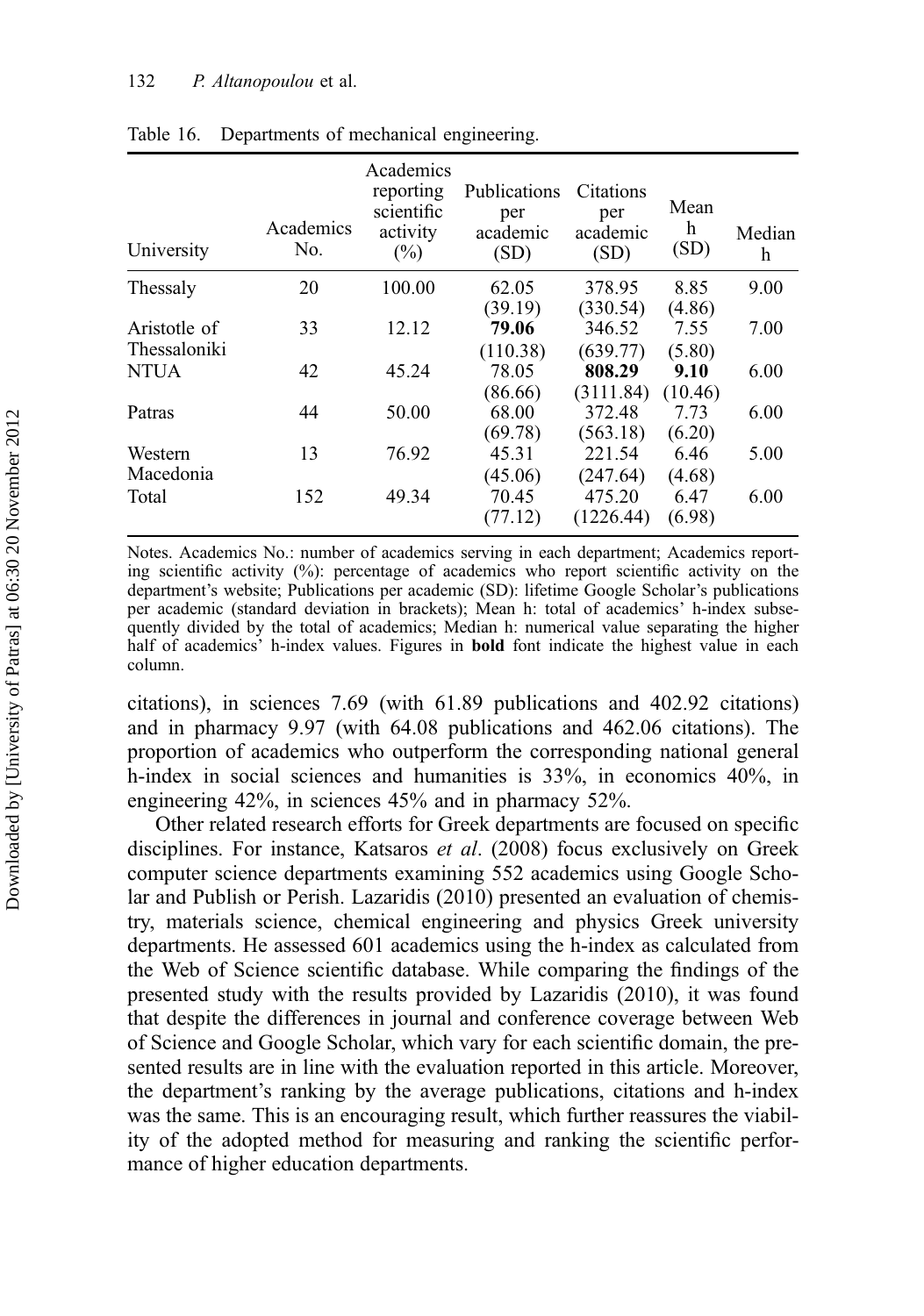| University                                          | Academics<br>No. | Academics<br>reporting<br>scientific<br>activity<br>$(\%)$ | <b>Publications</b><br>per<br>academic<br>(SD) | Citations<br>per<br>academic<br>(SD) | Mean<br>h<br>(SD) | Median<br>h |
|-----------------------------------------------------|------------------|------------------------------------------------------------|------------------------------------------------|--------------------------------------|-------------------|-------------|
| Patras (Computer<br>Engineering $&$<br>Informatics) | 29               | 75.86                                                      | 150.41<br>(117.96)                             | 735.79<br>(650.18)                   | 12.45<br>(5.24)   | 13.00       |
| Crete                                               | 24               | 79.17                                                      | 110.63<br>(71.42)                              | 819.04<br>(758.44)                   | 12.17<br>(6.18)   | 11.00       |
| <b>NTUA</b>                                         | 91               | 48.35                                                      | 114.20<br>(99.07)                              | 587.43<br>(899.69)                   | 9.67<br>(6.12)    | 9.00        |
| Patras                                              | 51               | 45.10                                                      | 87.90<br>(80.27)                               | 353.98<br>(423.48)                   | 7.78<br>(4.88)    | 8.00        |
| Aristotle of<br>Thessaloniki                        | 42               | 83.33                                                      | 81.36<br>(95.15)                               | 414.19<br>(651.11)                   | 8.38<br>(6.02)    | 7.00        |
| Democritus<br>Thrace                                | 45               | 51.11                                                      | 63.38<br>(69.79)                               | 204.36<br>(246.25)                   | 5.78<br>(4.26)    | 5.00        |
| Total                                               | 282              | 58.87                                                      | 99.86<br>(90.01)                               | 493.25<br>(634.59)                   | 9.01<br>(5.50)    | 8.00        |

Table 17. Departments of electrical and computer engineering

Notes. Academics No.: number of academics serving in each department; Academics reporting scientific activity (%): percentage of academics who report scientific activity on the department's website; Publications per academic (SD): lifetime Google Scholar's publications per academic (standard deviation in brackets); Mean h: total of academics' h-index subsequently divided by the total of academics; Median h: numerical value separating the higher half of academics' h-index values. Figures in bold font indicate the highest value in each column.

The useful results obtained suggest that such an approach could be used in a broader context. For instance, it could be applied to all university departments to better reflect current scientific practices. The procedure could be standardised and be used to continuously assess the quality of universities internationally, thus providing a rigorous and objective worldwide evaluation criterion. Not surprisingly, the British government announced that future university funding will be based on evaluations based on h-index and its variants (Ball, 2007). A forthcoming research goal is to implement such a web service in order to have data for each academic, department, school and university. A related service which allows the estimation of scientific indicators at a national level is available (SCImago, 2007). The service uses data from the Scopus database. For instance, according to the aforementioned service, Greece ranks, by h-index, 29th out of 236 reported countries. Moreover, research goals are to measure error rate due to synonymity, academic self-citation practices and incompleteness of the Google Scholar database. Finally, it could be applied to a large scale to achieve a comparison across the universities of Europe and the United States and possibly set a new classification standard.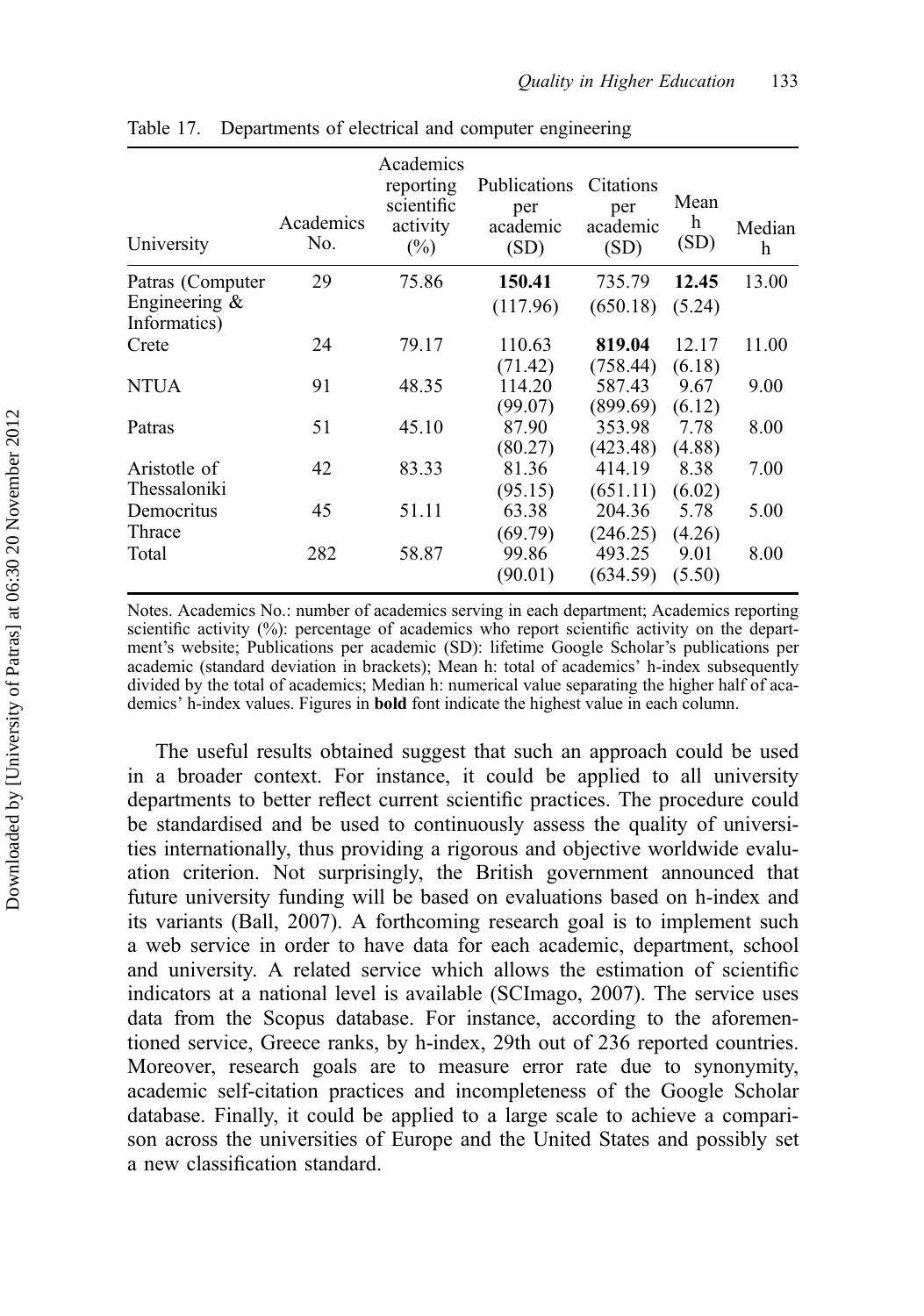## 134 P. Altanopoulou et al.

| University   | Academics<br>No. | Academics<br>reporting<br>scientific<br>activity<br>$(\%)$ | Publications<br>per<br>academic<br>(SD) | Citations<br>per<br>academic<br>(SD) | Mean<br>h<br>(SD) | Median<br>h |
|--------------|------------------|------------------------------------------------------------|-----------------------------------------|--------------------------------------|-------------------|-------------|
| Thessaly     | 20               | 0.00                                                       | 25.20                                   | 80.70                                | 3.60              | 3.50        |
|              |                  |                                                            | (25.87)                                 | (89.46)                              | (2.75)            |             |
| Patras       | 34               | 70.59                                                      | 34.41                                   | 216.09                               | 4.47              | 2.50        |
|              |                  |                                                            | (62.72)                                 | (518.40)                             | (5.56)            |             |
| NTUA         | 73               | 15.07                                                      | 28.29                                   | 120.52                               | 3.41              | 2.00        |
|              |                  |                                                            | (52.26)                                 | (294.95)                             | (4.31)            |             |
| Aristotle of | 102              | 9.80                                                       | 22.70                                   | 88.33                                | 2.93              | 2.00        |
| Thessaloniki |                  |                                                            | (48.88)                                 | (293.07)                             | (3.87)            |             |
| Democritus   | 53               | 20.75                                                      | 21.60                                   | 69.51                                | 2.74              | 2.00        |
| Thrace       |                  |                                                            | (37.84)                                 | (147.16)                             | (3.08)            |             |
| Total        | 282              | 19.86                                                      | 25.53                                   | 107.99                               | 3.25              | 2.00        |
|              |                  |                                                            | (47.71)                                 | (278.86)                             | (3.96)            |             |

## Table 18. Departments of civil engineering.

Notes. Academics No.: number of academics serving in each department; Academics reporting scientific activity  $(\%)$ : percentage of academics who report scientific activity on the department's website; Publications per academic (SD): lifetime Google Scholar's publications per academic (standard deviation in brackets); Mean h: total of academics' h-index subsequently divided by the total of academics; Median h: numerical value separating the higher half of academics' h-index values. Figures in bold font indicate the highest value in each column.

Table 19. Significance of the difference in the h-index of the academic staff who report scientific activity about their research on the departments' website and those who do not.

| Department                                       | Significance of the<br>difference ( $\alpha = 0.05$ ) |
|--------------------------------------------------|-------------------------------------------------------|
| Psychology                                       | $p = 0.002$ , s                                       |
| Education sciences and early childhood education | $p = 0.001$ , s                                       |
| Primary education                                | $p = 0.044$ , s                                       |
| Philosophy                                       | $p = 0.146$ , ns                                      |
| Philology                                        | $p = 0.467$ , ns                                      |
| Economics                                        | $p = 0.038$ , s                                       |
| Pharmacy                                         | $p = 0.023$ , s                                       |
| <b>Mathematics</b>                               | $p = 0.001$ , s                                       |
| Physics                                          | $p = 0.003$ , s                                       |
| <b>Biology</b>                                   | $p = 0.003$ , s                                       |
| Chemistry                                        | $p = 0.0003$ , s                                      |
| Chemical engineering                             | $p = 0.0003$ , s                                      |
| Architecture                                     | $p = 0.786$ , ns                                      |
| Mechanical engineering                           | $p = 0.225$ , ns                                      |
| Electrical and computer engineering              | $p = 0.00043$ , s                                     |
| Civil engineering                                | $p = 0.003$ , s                                       |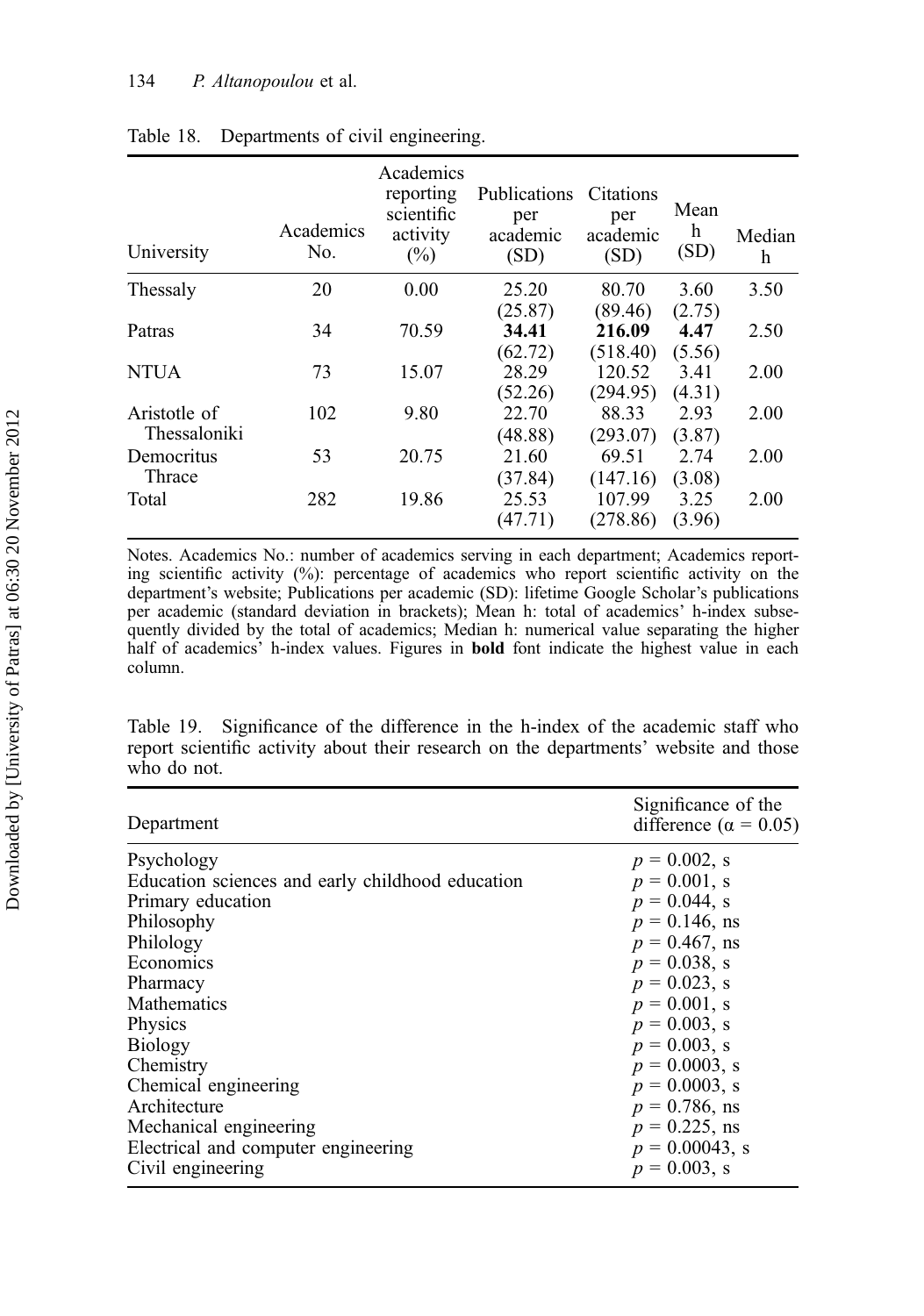## References

Aksnes, D., 2003, 'A macro study of self-citation', Scientometrics, 56(2), pp. 235–46. Ball, P., 2005, 'Index aims for fair ranking of scientists', Nature, 436(7053), p. 900. Ball, P., 2007, 'Achievement index climbs the ranks', *Nature*, 448, p. 737.

- 
- Ball, R. & Tunger, D., 2006, 'Science indicators revisited: Science Citation Index versus SCOPUS: a bibliometric comparison of both citation databases', Information Services & Use, 26(4), pp. 293–301.
- Bartneck, C. & Kokkelmans, S., 2011, 'Detecting h-index manipulation through self-citation analysis', Scientometrics, 87(1), pp. 85–98.
- Bar-Ilan, J., 2008a, 'Informetrics at the beginning of the 21st century: a review', Journal of Informetrics, 2(1), pp. 1–52.
- Bar-Ilan, J., 2008b, 'Which h-index? A comparison of WoS, Scopus and Google Scholar', Scientometrics, 74(2), pp. 257-71.
- Bar-Ilan, J., Levene, M. & Lin, A., 2007, 'Some measures for comparing citation databases', Journal of Informetrics, 1(1), pp. 26–34.
- Batista, P.D., Campiteli, M.G., Kinouchi, O. & Martinez, A.S., 2006, 'Is it possible to compare researchers with different scientific interests?', Scientometrics, 68(1), pp. 179–89.
- Bauer, K. & Bakkalbasi, N., 2005, 'An examination of citation counts in a new scholarly communication environment', *D-Lib Magazine*, 11(9). Available online at:<http://www.dlib.org/dlib/september05/bauer.html> (accessed 10 January 2010).
- Belew, R.K., 2005, 'Scientific impact quantity and quality: analysis of two sources of bibliographic data', arXiv:cs.IR/0504036 v1, 11 April.
- Cronin, B. & Meho, L., 2006, 'Using the h-index to rank influential information scientists', Journal of the American Society for Information Science and Technology, 57(9), pp. 1275–8.
- Egghe, L., 2006, 'An improvement of the h-index: the g-index', ISSI Newsletter, 2 (1), pp. 8–9.
- Egghe, L., 2010, 'The Hirsch-index and related impact measures', Annual Review of Information Science and Technology, 44, pp. 65–114.
- Falagas, M.E., Pitsouni, E.I., Malietzis, G.A. & Pappas, G., 2008, 'Comparison of PubMed, Scopus, Web of Science, and Google Scholar: strengths and weaknesses', *The FASEB Journal*, 22(2), pp. 338–42.
- García-Aracil, A. & Palomares-Montero, D., 2010, 'Examining benchmark indicator systems for the evaluation of higher education institutions', *Higher Education*, 60(2), pp. 217–34.
- Glänzel, W., 2006, 'On the opportunities and limitations of the H-index', Science Focus,  $1(1)$ , pp.  $10-1$ .
- Harvey, L., 2008, 'Editorial: rankings of higher education institutions: a critical review', Quality in Higher Education, 14(3), pp. 187–208.
- Harzing, A., 2008, 'Google Scholar: a new data source for citation analysis'. Available online at: [http://www.harzing.com/pop\\_gs.htm](http://www.harzing.com/pop_gs.htm) (accessed 22 February 2012).
- Harzing, A., 2009, 'Publish or perish'. Available online at: [http://www.harzing.com/](http://www.harzing.com/pop.htm) [pop.htm](http://www.harzing.com/pop.htm) (accessed 22 February 2012).
- Harzing, A. & van der Wal, R., 2008, 'A Google Scholar h-index for journals: a better metric to measure journal impact in economics and business?', paper presented at Academy of Management Annual Meeting, Anaheim, CA, 8–13 August.
- Hicks, D., 2009, 'Evolving regimes of multi-university research evaluation', Higher Education, 57(4), pp. 393–404.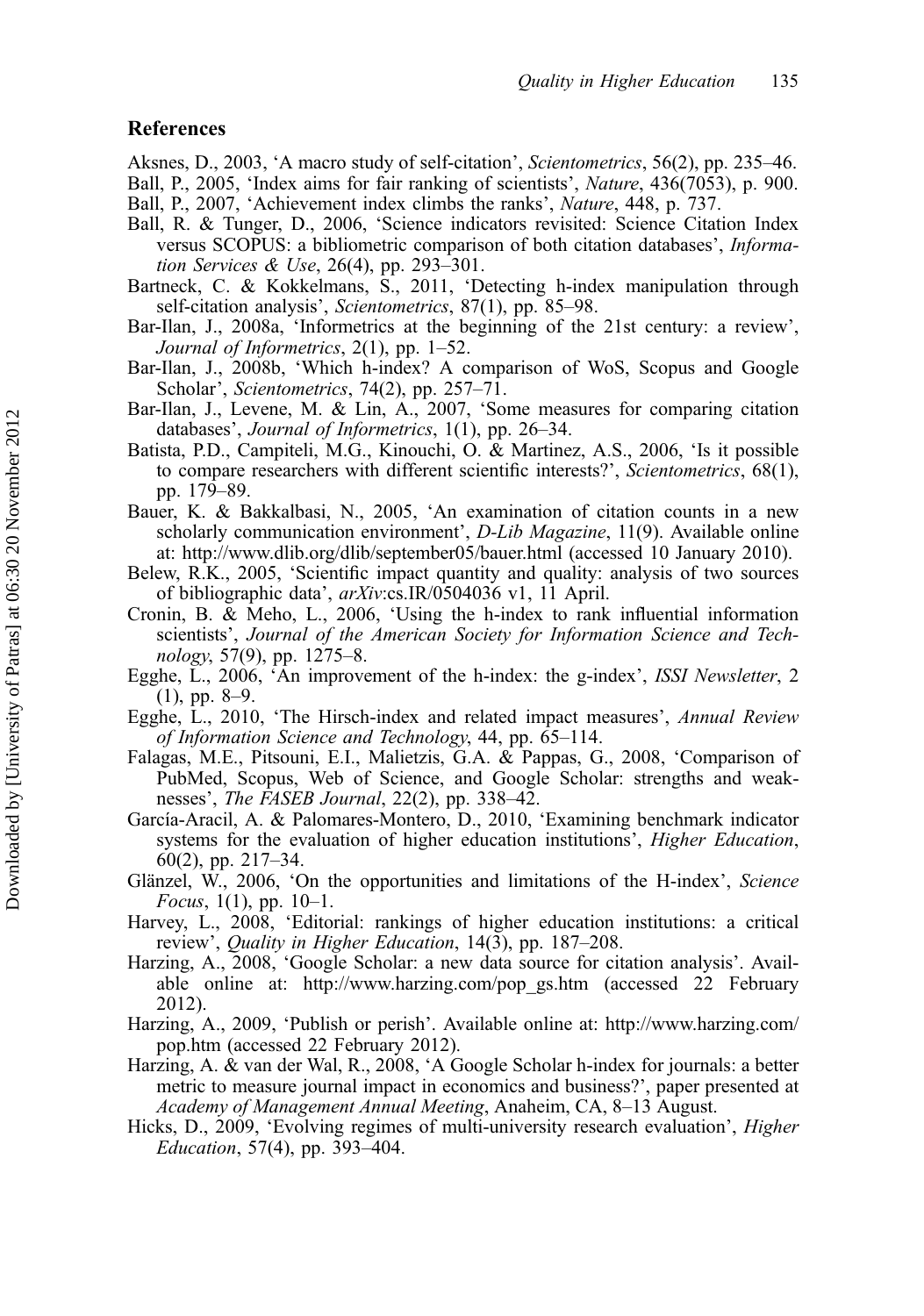- Hirsch, J.E., 2005, 'An index to quantify an individual's scientific research output', Proceedings of the National Academy of Sciences, USA, 102(46), pp. 16569–72.
- Holmes, A. & Oppenheim, C., 2001, 'Use of citation analysis to predict the outcome of the 2001 Research Assessment Exercise for Unit of Assessment (UoA) 61: Library and information management'. Information Research, 6(2). Available online at:<http://informationr.net/ir/6-2/paper103.html> (accessed 15 September 2010).
- Huang, M.H. & Lin, W.Y.C., 2011, 'Probing the effect of author self-citations on h index: a case study of environmental engineering', Journal of Information Science, 37(5), pp. 453–61.
- Imperial, J. & Rodriguez-Navarro, A., 2007, 'Usefulness of Hirsch's h-index to evaluate scientific research in Spain', Scientometrics, 71(2), pp. 271–82.
- Jacso, P., 2005a, 'As we search: comparison of major features of the Web of Science, Scopus, and Google Scholar citation-based and citation-enhanced databases', Current Science, 89(9), pp. 1537–47.
- Jacso, P., 2005b, 'Google Scholar: the pros and the cons', Online Information Review, 29(2), pp. 208–14.
- Jacso, P., 2006, 'Deflated, inflated, and phantom citation counts', Online Information Review, 30(3), pp. 297–309.
- Katsaros, D., Matsoukas, V. & Manolopoulos, Y., 2008, 'Evaluating Greek departments of computer science & engineering using bibliometric indices', paper presented at The Panhellenic Conference on Informatics (PCI), Samos Island, Greece, 28–30 August.
- Kelly, C.D. & Jennions, M.D., 2006, 'The h-index and career assessment by numbers', Trends in Ecology and Evolution, 21(4), pp. 167–70.
- Lazaridis, T., 2010, 'Ranking university departments using the mean h-index', Scientometrics, 82(2), pp. 211–6.
- Martin, B.R., 1996, 'The use of multiple indicators in the assessment of basic research', Scientometrics, 36(3), pp. 343–62.
- May, R.M., 1997, 'The scientific wealth of nations', Science, 275(5301), pp. 793–6.
- Meho, L.I., 2007, 'The rise and rise of citation analysis', Physics World, 20(1), pp. 32–6.
- Meho, L.I. & Yang, K., 2007, 'Impact of data sources on citation counts and rankings of LIS faculty: Web of Science versus Scopus and Google Scholar', Journal of the American Society for Information Science and Technology, 58 (13), pp. 2105–25.
- Moed, H.F., 2008, 'UK research assessment exercises: informed judgments on research quality or quantity?', Scientometrics, 74(l), pp. 153–61.
- Norris, M. & Oppenheim, C., 2007, 'Comparing alternatives to the Web of Science for coverage of the social sciences' philology', Journal of Informetrics, 1(2), pp. 161–9.
- Norris, M. & Oppenheim, C., 2010, 'The h-index: a broad review of a new bibliometric indicator', Journal of Documentation, 66(5), pp. 681-705.
- Oppenheim, C., 2007, 'Using the h-index to rank influential British researchers in information science and librarianship', Journal of the American Society for Information Science and Technology, 58(2), pp. 297–301.
- Rad, A.E., Shahgholi, L. & Kallmes, D., in press, 'Impact of self-citation on the H index in the field of academic radiology', Academic Radiology. Available online at:<http://dx.doi.org/10.1016/j.acra.2011.11.013>
- Rousseau, R., 2007, 'The influence of missing publications on the Hirsch-index', Journal of Informetrics, 1(1), pp. 2–7.